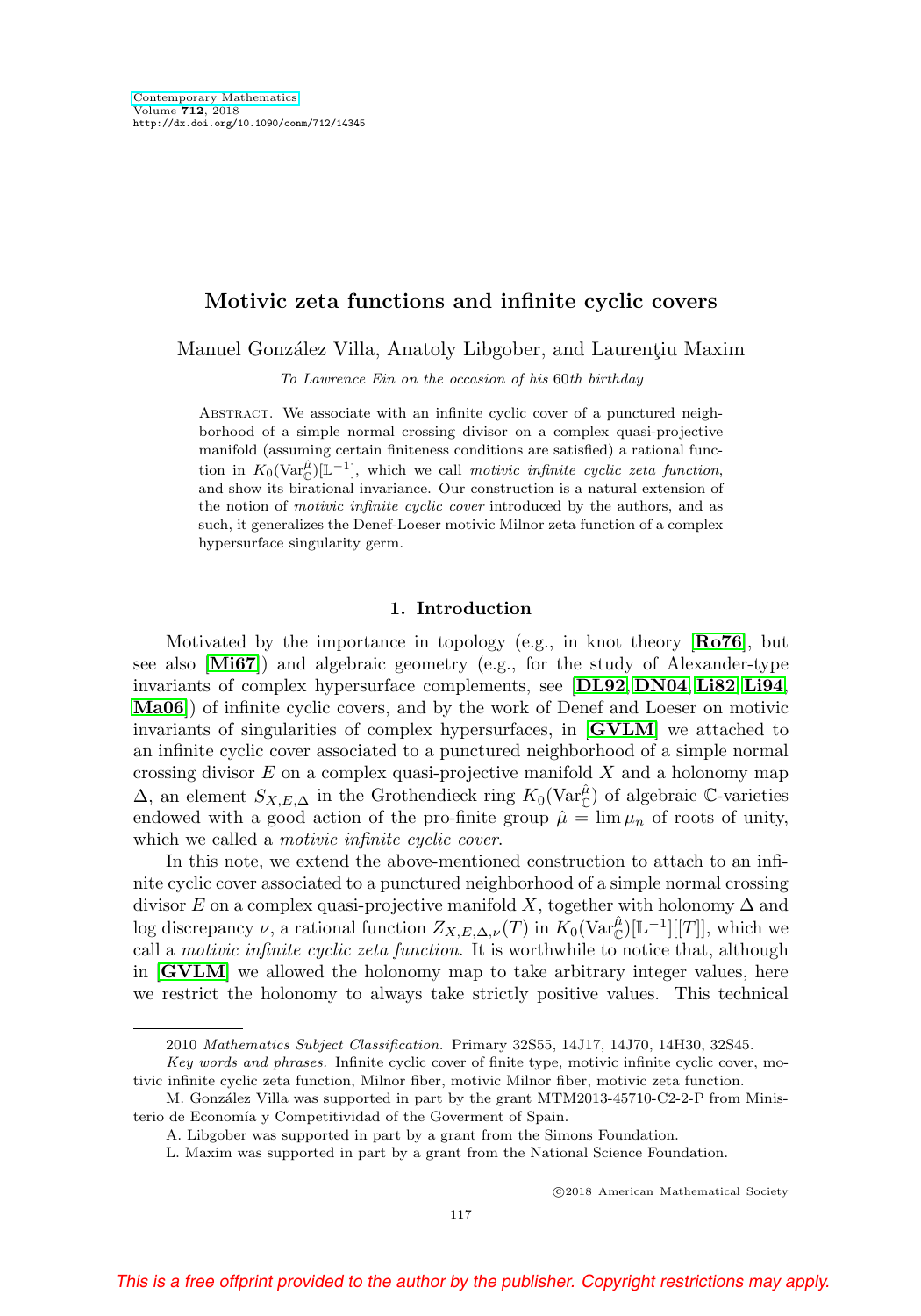condition is preserved under blow-ups (hence under birational maps), and it allows us to relate  $Z_{X,E,\Delta,\nu}(T)$  with  $S_{X,E,\Delta}$ .

Our construction of the motivic infinite cyclic zeta function is topological in the sense that it does not make use of arc spaces. One of our main results, Theorem [3.14,](#page-6-0) shows that our notion of motivic infinite cyclic zeta function is a birational invariant, or equivalently,  $Z_{X,E,\Delta,\nu}(T)$  is an invariant of the punctured neighborhood of E in X. The main results of this note are enhanced versions of (and rely on) similar facts about motivic infinite cyclic covers obtained in our earlier paper [**[GVLM](#page-23-7)**].

Finally, in the last section we discuss the significance of motivic infinite cyclic zeta functions for the monodromy conjecture.

### **2. Infinite cyclic cover of finite type**

<span id="page-1-2"></span>Let X be a smooth complex quasi-projective variety of dimension  $r + 1$  and E a (reduced) simple normal crossing divisor on  $X$  which shall be called a *deletion* (or *deleted)* divisor. Let  $E = \sum_{i \in J} E_i$  be a decomposition of E into irreducible components  $E_i$ , where we assume that all divisors  $E_i$  are smooth. We use the following natural stratification of  $X$  given by the intersections of the irreducible components of E: for each  $I \subseteq J$  consider

<span id="page-1-3"></span>(2.1) 
$$
E_I = \bigcap_{i \in I} E_i \quad \text{and} \quad E_I^\circ = E_I \setminus \bigcup_{j \notin I} E_j.
$$

Clearly,  $X = \bigcup_{I \subseteq J} E_I^{\circ}, X \setminus E = E_{\emptyset}^{\circ}$  and  $E = \bigcup_{\emptyset \neq I \subseteq J} E_I^{\circ}$ .

Let  $T^*_{X,E}$  be a punctured regular neighborhood of E on X, e.g., see [**[GVLM](#page-23-7)**, Section 2] and the references therein. Note that  $T_{X,E}^*$  is homotopy equivalent to the boundary of a regular neighborhood of  $E$  in  $X$ , which sometimes is called the *link* of E. In the following, we may discard the subscript X and just write  $T_E^*$ . Note that  $T_E^*$  is a union of locally trivial fibrations  $T_{E_I^{\circ}}^* \to E_I^{\circ}$  over the strata  $E_I^{\circ}$  (with  $\emptyset \neq I \subseteq J$  of E, the fiber of the latter fibration being diffeomorphic to  $(\mathbb{C}^*)^{|I|}$ , where  $|I|$  denotes the number of elements in the set I.

DEFINITION 2.1 ([**[GVLM](#page-23-7)**]). Infinite cyclic cover of finite type.

<span id="page-1-1"></span>Let  $\Delta : \pi_1(T_E^*) \to \mathbb{Z}$  $\Delta : \pi_1(T_E^*) \to \mathbb{Z}$  $\Delta : \pi_1(T_E^*) \to \mathbb{Z}$  be an epimorphism<sup>1</sup>, and for any  $i \in J$  let  $\delta_i$  denote the boundary of a small oriented disk transversal to the irreducible component  $E_i$ . Let  $\tilde{T}_{X,E,\Delta}^*$  be the corresponding infinite cyclic cover (with Galois group  $\mathbb{Z}$ ) of the punctured regular neighborhood  $T_E^*$  of a simple normal crossing divisor  $E \subset X$ . We call such an infinite cyclic cover  $\tilde{T}_{X,E,\Delta}^*$  of finite type if  $m_i = \Delta(\delta_i) \neq 0$  for all  $i \in J$ . Sometimes we omit  $\Delta$  and X in the notation and write simply  $T_E^*$ . The map  $\Delta$  is also referred to as the *holonomy* of this infinite cyclic cover.

REMARK 2.2. Proposition 2.4 of  $[\text{GVLM}]$  $[\text{GVLM}]$  $[\text{GVLM}]$  shows that if  $\widetilde{T}_E^*$  is an infinite cyclic cover of finite type, then, for any  $i \in \mathbb{Z}$ , the rational vector spaces  $H_c^i(\tilde{T}_k^*)$  and  $H^{i}(\tilde{T}_{E})$  are finite dimensional. This fact justifies the terminology used in Definition [2.1.](#page-1-1) In this note, we deal only with infinite cyclic covers of finite type.

<span id="page-1-0"></span><sup>&</sup>lt;sup>1</sup>The surjectivity assumption is made here solely for convenience (in which case the corresponding infinite cyclic cover is connected), all results in this paper being valid for arbitrary homomorphisms to Z.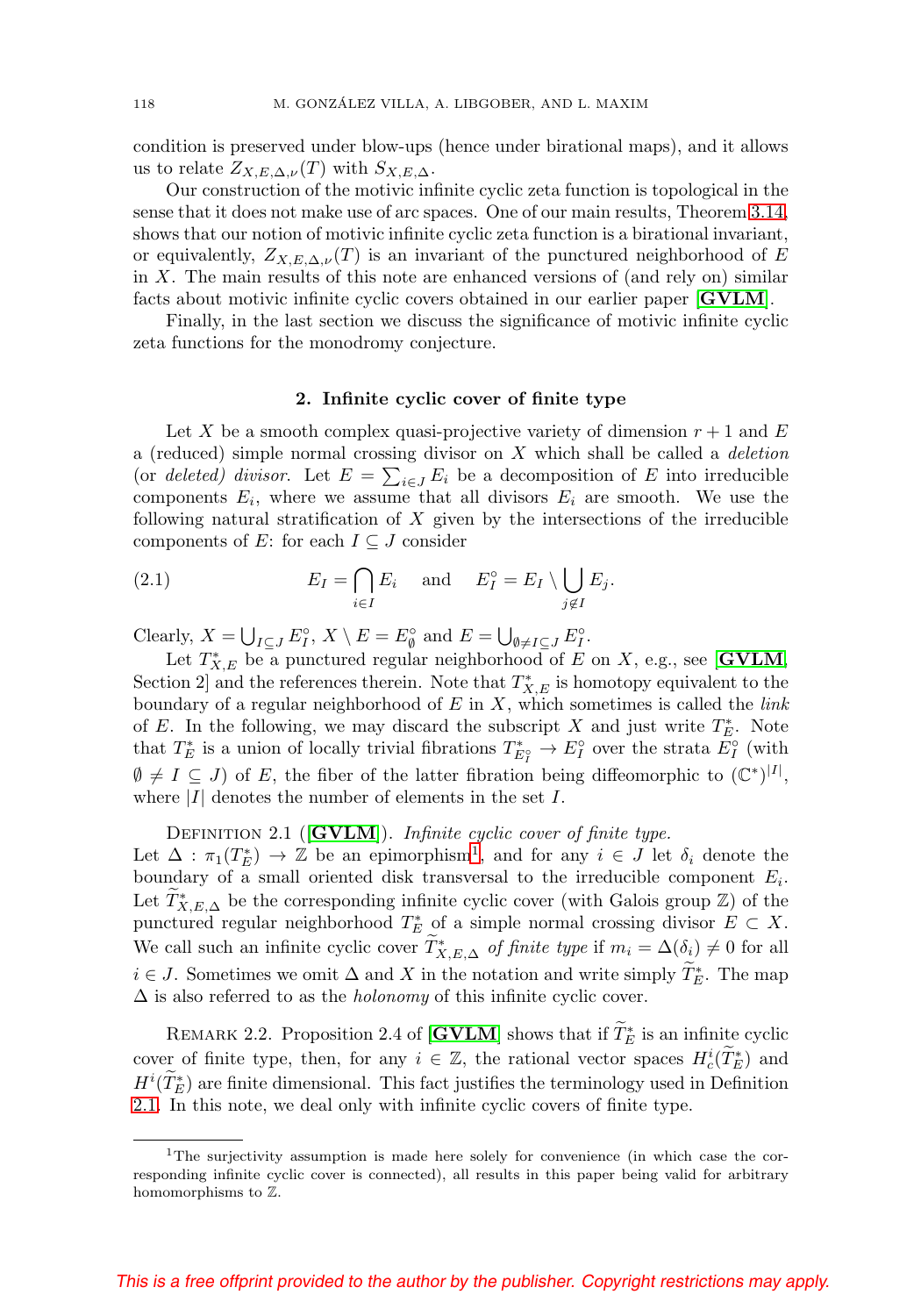REMARK 2.3. The infinite cyclic cover  $\widetilde{T}_{X,E,\Delta}^*$  has the structure of a complex manifold, but it is not an algebraic variety. An algebro-geometric (motivic) realization of  $\widetilde{T}_{X,E,\Delta}^*$  was given in [**[GVLM](#page-23-7)**] via the associated motivic infinite cyclic cover  $S_{X,E,\Delta}$ . Moreover, it was proved in [**[GVLM](#page-23-7)**, Theorem 3.7] that  $S_{X,E,\Delta}$  is an invariant of the punctured neighborhood of  $E$  in  $X$ , i.e., it is invariant under the following equivalence relation.

<span id="page-2-1"></span>DEFINITION 2.4 ([**[GVLM](#page-23-7)**]). Let  $T_1 = T_{X_1,E_1}$  and  $T_2 = T_{X_2,E_2}$  be two regular neighborhoods of normal crossing divisors, and  $\Delta_i : \pi_1(T_i^*) \to \mathbb{Z}$ ,  $i = 1, 2$ , be epimorphisms defined on the fundamental groups of the corresponding punctured neighborhoods.

We say that the punctured neighborhoods  $T_1^*$  and  $T_2^*$  of  $E_1$  and resp.  $E_2$  are equivalent if there exists a birational map  $\Phi : X_1 \to X_2$ , which is biregular on  $T_1^* \subset X_1$  (and, respectively,  $\Phi^{-1}$  is biregular on  $T_2^* \subset X_2$ ) and which moreover induces a map  $\Phi|_{T_1^*}: T_1^* \to T_2^*$  such that  $\Phi(T_1^*)$  and  $T_2^*$  are deformation retracts of each other.

We say that the pairs  $(T_1^*, \Delta_1)$  and  $(T_2^*, \Delta_2)$  are *equivalent* if the punctured neighborhoods  $T_1^*$  and  $T_2^*$  are equivalent in the above sense, and the following diagram commutes:

(2.2) 
$$
\pi_1(T_1^*) \xrightarrow{\qquad (\Phi|_{T_1^*})_*} \pi_1(T_2^*)
$$

$$
\Delta_1 \searrow \Delta_2
$$

Here  $(\Phi|_{T_1^*})_*$  is the homomorphism induced by  $\Phi|_{T_1^*}$  on the fundamental groups.

The basic example of equivalent pairs  $(T_1^*, \Delta_1)$  and  $(T_2^*, \Delta_2)$ , which is crucial for the proofs of Theorem [3.14](#page-6-0) and [**[GVLM](#page-23-7)**, Theorem 3.7] is the following.

<span id="page-2-0"></span>EXAMPLE 2.5. Let  $(X, E)$  be as above, and consider the blow-up  $p : X' :=$  $Bl_Z X \to X$  of X along the smooth center  $Z \subset X$  of codimension  $\geq 2$  in X. Assume moreover that  $Z$  is contained in  $E$  and has normal crossings with the components of E. Denote by  $E_*$  the exceptional divisor of the blow-up p, which is isomorphic to the projectivized normal bundle over Z, i.e.,  $E_* \cong \mathbb{P}(\nu_Z)$ . Let us denote the preimage of the divisor  $E_i$  in  $X'$  by  $E'_i$ . Denote by  $E'$  the normal crossing divisor in X' formed by the  $E'_i$  together with  $E_*$ . Assume that there is  $I \subseteq J$  maximal such that  $Z$  is contained in  $E_I$ . We consider the (surjective) homomorphism given by the composition

$$
\Delta': \pi_1(T^*_{X',E'}) \to \pi_1(T^*_{X,E}) \stackrel{\Delta}{\to} \mathbb{Z},
$$

resulting from the identification  $T^*_{X'E'} \stackrel{\cong}{\to} T^*_{X,E}$  induced by the blow-down map and the fact that the center  $Z$  is contained in  $E$ . We then have:

<span id="page-2-2"></span>(2.3) 
$$
\Delta'(\delta_i') = \Delta(\delta_i) = m_i \quad (i \in J) \quad \text{and} \quad m_* := \Delta'(\delta_*) = \sum_{i \in I} m_i,
$$

where  $\delta_i'$  and  $\delta_*$  are the meridians about the components  $E_i'$  and  $E_*$  of  $E'$ . Indeed, the blow-down map takes the 2-disk transversal to  $E_*$  (at a generic point) and bounded by  $\delta_*$ , to the disk in X transversal to the components  $E_i, i \in I$ , containing  $Z$  and disjoint from the remaining components of  $E$ , i.e., one has the relation  $\delta_* = \sum_{i \in I} \delta_i$  in  $H_1(T_E^*)$ .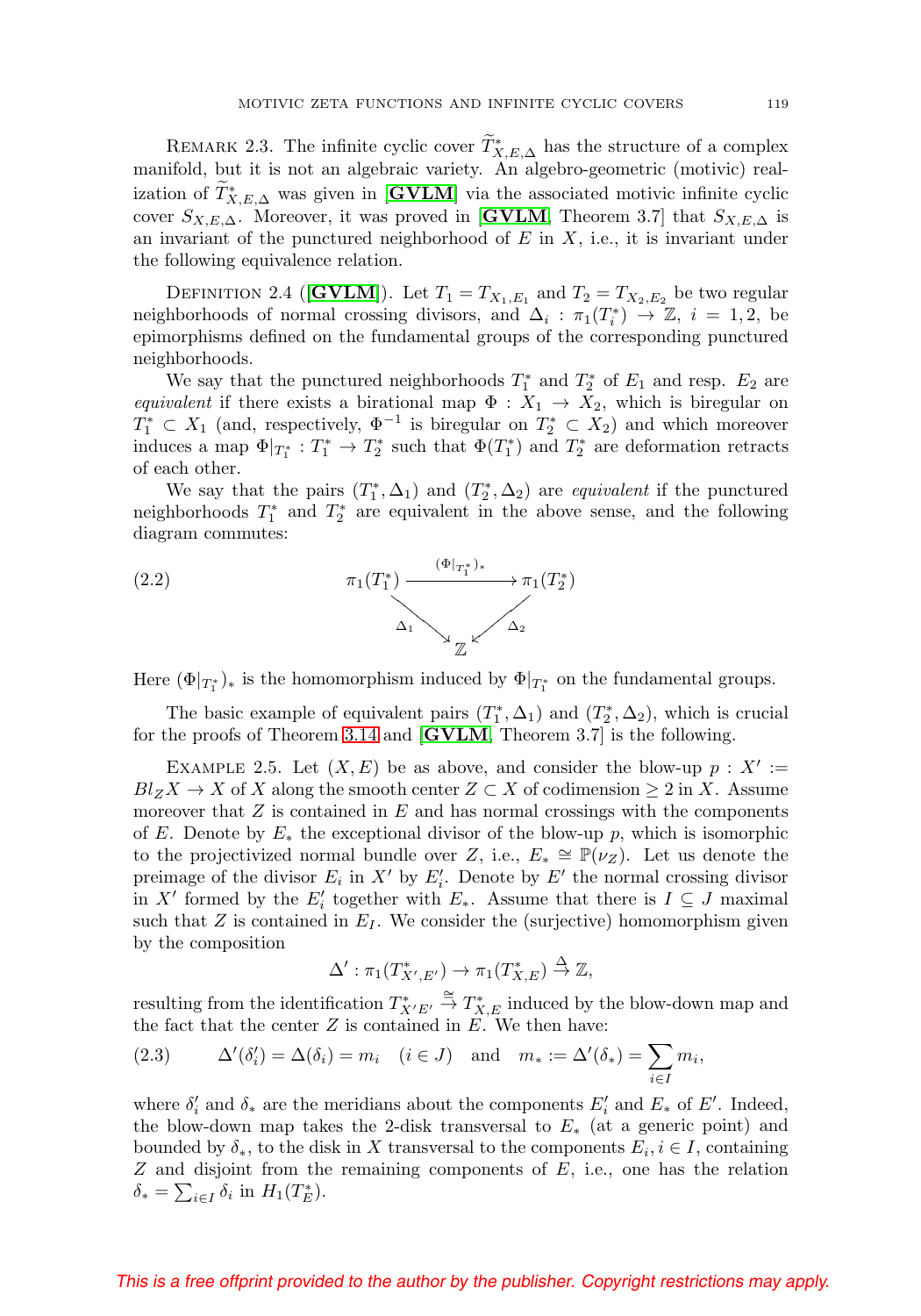### **3. Motivic infinite cyclic zeta functions**

Most of our calculations will be done in the ring of power series with coefficients in the localized Grothendieck ring  $\mathcal{M}_{\mathbb{C}}^{\hat{\mu}} = K_0(\text{Var}_{\mathbb{C}}^{\hat{\mu}})[\mathbb{L}^{-1}]$ , where  $\text{Var}_{\mathbb{C}}^{\hat{\mu}}$  is the category of complex algebraic varieties endowed with good  $\hat{\mu}$ -actions. Let us recall some definitions, e.g., see [**[DL01](#page-23-8)**].

For a positive integer n, we denote by  $\mu_n$  the group of all n-th roots of unity (in C). The groups  $\mu_n$  form a projective system with respect to the maps  $\mu_{d,n} \to \mu_n$ defined by  $\alpha \mapsto \alpha^d$ , and we denote by  $\hat{\mu} := \lim \mu_n$  the projective limit of the  $\mu_n$ .

Let X be a complex algebraic variety. A good  $\mu_n$ -action on X is an algebraic action  $\mu_n \times X \to X$ , such that each orbit is contained in an affine subvariety of X. (This last condition is automatically satisfied if X is quasi-projective.) A good  $\hat{\mu}$ -action on X is a  $\hat{\mu}$ -action which factors through a good  $\mu_n$ -action, for some n.

The Grothendieck ring  $K_0(\text{Var}_{\mathbb{C}}^{\hat{\mu}})$  of the category  $\text{Var}_{\mathbb{C}}^{\hat{\mu}}$  of complex algebraic varieties endowed with a good  $\hat{\mu}$ -action is generated by classes [Y,  $\sigma$ ] of isomorphic varieties endowed with good  $\hat{\mu}$ -actions, modulo the following relations:

- $\bullet$   $[Y, \sigma] = [Y \setminus Y', \sigma_{|_{Y \setminus Y'}}] + [Y', \sigma_{|_{Y'}}],$  if  $Y' \subseteq Y$  is a closed  $\sigma$ -invariant subset.
- $[Y \times Y', (\sigma, \sigma')] = [Y, \sigma][Y', \sigma'].$
- $[Y \times \mathbb{A}_{\mathbb{C}}^1, \sigma] = [Y \times \mathbb{A}_{\mathbb{C}}^1, \sigma'],$  if  $\sigma$  and  $\sigma'$  are two affine liftings of the  $\mathbb{C}^*$ -action on  $Y$ .

The third relation above is included for completeness. However, it is not needed in this paper.

We let L be the class in  $K_0(\mathrm{Var}_{\mathbb{C}}^{\hat{\mu}})$  of  $\mathbb{A}_{\mathbb{C}}^1$ , with the trivial  $\hat{\mu}$ -action. We denote by  $\mathcal{M}_{\mathbb{C}}^{\hat{\mu}}$  the ring obtained from  $K_0(\text{Var}_{\mathbb{C}}^{\hat{\mu}})$  by inverting  $\mathbb{L}$ .

We now introduce the main objects of the paper. Firstly, recall that  $J$  denotes the index set for the irreducible components of the deletion divisor E. For  $I \subseteq J$ , we can use the exact sequence

$$
\mathbb{Z}^{|I|} \to \pi_1(T_{E_I^{\circ}}^*) \to \pi_1(E_I^{\circ}) \to 0
$$

of the locally trivial fibration  $T_{E_I^{\circ}}^* \to E_I^{\circ}$  together with the (restricted) holomony  $\Delta: \pi_1(T^*_{E_I^{\circ}}) \to \mathbb{Z}$  to define a map

<span id="page-3-0"></span>(3.1) 
$$
\Delta_I : \pi_1(E_I^{\circ}) \to \mathbb{Z}/m_I\mathbb{Z}
$$

where  $m_I := \gcd(m_i | i \in I)$  is the index of the image of  $\mathbb{Z}^{|I|}$  in  $\mathbb{Z}$ . For complete details, see Lemma 3.1 and 3.2 in [**[GVLM](#page-23-7)**].

<span id="page-3-1"></span>DEFINITION 3.1. We denote by  $\widetilde{E}_I^{\circ}$  the unramified cover of  $E_I^{\circ}$  with Galois group  $\mathbb{Z}/m_I\mathbb{Z}$  induced by the map  $\Delta_I$  from [\(3.1\)](#page-3-0).

Remark that the cover  $E_I^{\circ}$  is an algebraic variety endowed with a good  $\mu_{m_I}$ action. The cover  $\overline{E}_1^{\circ}$  has n connected components, where n is the index of  $\Lambda(-T^*)$  in  $\mathbb{Z}$ . Each of the connected components is the ordinary of  $F^{\circ}$  $\Delta(\pi_1(T_{E_I^*}^*))$  in Z. Each of the connected components is the cyclic cover of  $E_I^{\circ}$ with the covering group  $n\mathbb{Z}/m_I\mathbb{Z}$ .

REMARK 3.2. As shown in [**[GVLM](#page-23-7)**], the locally trivial  $(\mathbb{C}^*)^{|I|}$ -fibration  $T_{E_I^*}^* \to$  $E_I^{\circ}$  induces a fibration

$$
\widetilde{T}^*_{E_I^{\circ}} \to \widetilde{E}_I^{\circ}
$$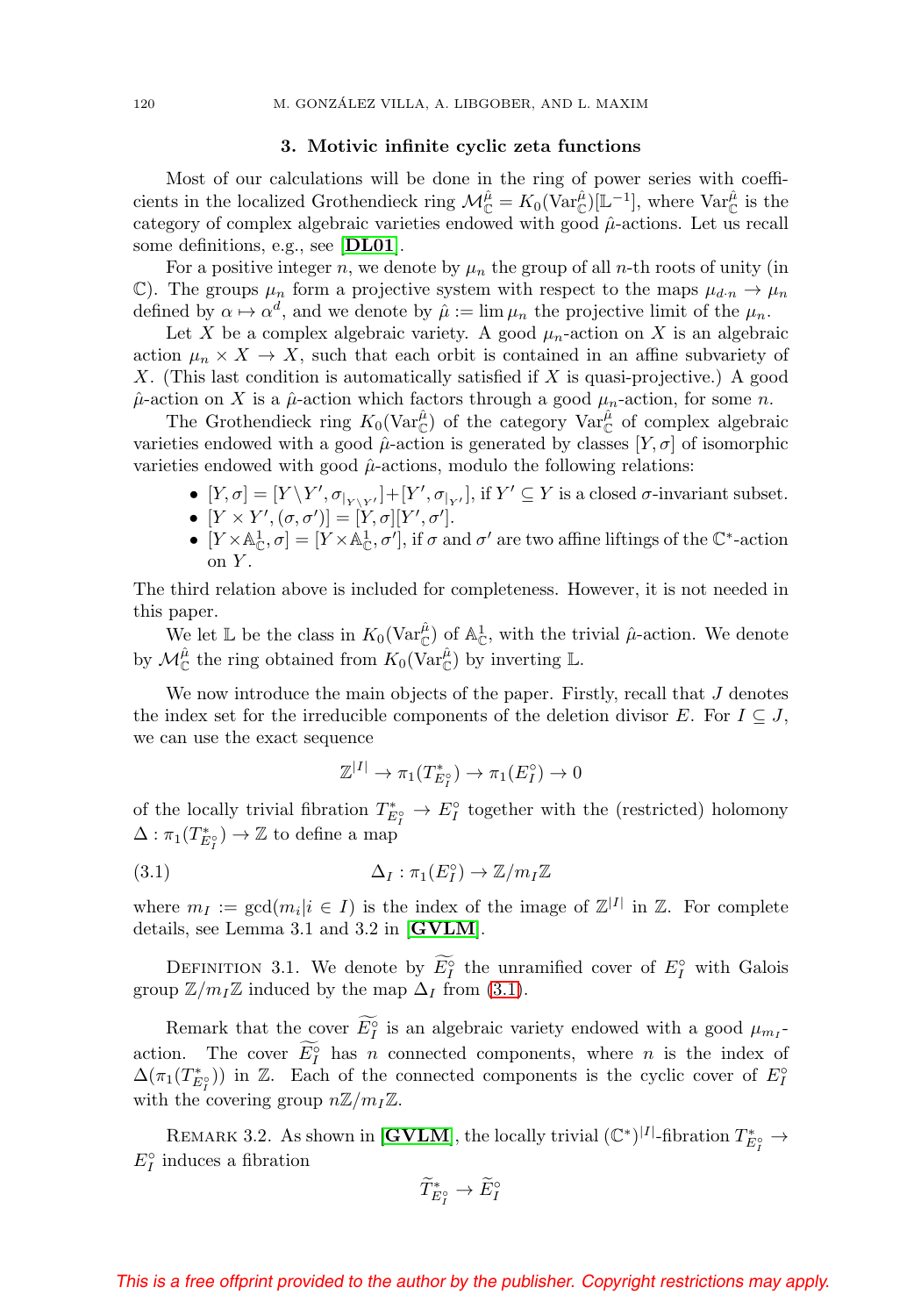on the infinite cyclic cover  $\widetilde{T}_{E_i^{\circ}}^*$ , with connected fiber  $(\mathbb{C}^*)^{|I|} \cong (\mathbb{C}^*)^{|I|-1}$ , the infinite cyclic cover of  $(\mathbb{C}^*)^{|I|}$  defined by ker $(\mathbb{Z}^{|I|} \to m_I \mathbb{Z}).$ 

In order to define the motivic zeta function of an infinite cyclic cover, we also need the notion of log discrepancy with respect to a pair in the sense of, for instance, Kollar and Mori [**[KM98](#page-23-9)**]. The actual definition of a log discrepancy is not needed here, but the reader may consult [**[KM98](#page-23-9)**, Section 2.2 and Definition 2.25] for complete details. Let us only recall that for a pair  $(X, E)$  as in our setup, a log discrepancy  $\nu$  with respect to  $(X, E)$  is determined by a collection of integers  $\{\nu_i\}_{i\in J}$ , one for each irreducible component  $E_i$  of  $E, i \in J$ , and moreover it satisfies the following blow-up relation [\(3.2\)](#page-4-0), which can be derived from [**[KM98](#page-23-9)**, Lemma 2.29] under the additional hypothesis listed below.

Let X' be the blow-up  $p : X' := Bl_Z X \to X$  of X along a smooth center  $Z \subset X$ of codimension  $\geq 2$ . Assume moreover that the center Z is contained in E and that it has normal crossings with the components of  $E$ , as in Example [2.5.](#page-2-0) Denote by  $E_*$  the exceptional divisor of the blow-up, and by  $E'_i$  the proper transform of  $E_i$  $(i \in J)$ , with  $E' = E_* + \sum_{i \in J} E'_i$ . Then the log discrepancies  $\nu'_i$  (resp.  $\nu_*$ ) of  $E'_i$ (resp.  $E_*$ ) satisfy

<span id="page-4-0"></span>(3.2) 
$$
\nu'_i = \nu_i \text{ for all } i \in J, \text{ and } \nu_* = \sum_{i \in I} \nu_i + c,
$$

where I is the maximal subset of J such that Z is contained in  $E_I$ , and c denotes the codimension of  $Z$  in  $E_I$ .

<span id="page-4-1"></span>EXAMPLE 3.3. (i) A global holomorphic form  $\omega$  on X supported along a simple normal crossing divisor E defines a log-discrepancy  $\nu$ , with  $\nu_i$  given by the multiplicity of  $E_i$  in the divisor of the form  $\omega$  plus one, i.e.,  $\nu_i - 1 = \text{ord}_{E_i} \omega$ .

(ii) Let  $\{f = 0\}$  be a germ of holomorphic function at the origin in  $\mathbb{C}^n$ , let  $\pi: X \to \mathbb{C}^n$  be an embedded resolution of the singularities of f, and let E be the total transform of  $\{f = 0\}$ . The standard volume form  $\omega = dz_1 \wedge ... \wedge dz_n$  gives a log-discrepancy of the pair  $(X, E)$ , see [**[Ig88](#page-23-10)**]. See also Section [4.](#page-18-0)

REMARK 3.4. A blow-up  $p : X' := Bl_Z X \to X$  as above identifies the set of irreducible components, labelled by the set of indices  $J$ , of the normal crossing divisor  $E$  on  $X$  with a subset of irreducible components of the divisor  $E'$  in X'. Moreover, the punctured neighborhood of  $E$  in  $X$  and that of  $E'$  in  $X'$  are homeomorphic. For birational maps  $X \to Y$ , i.e., for compositions of blow-ups and blow-downs, there are similar identifications of certain components of normal crossing divisors in  $X$  and resp.  $Y$  which have homeomorphic punctured neighborhoods. The blow-up condition [\(3.2\)](#page-4-0) may impose in this case additional relations on the values  $\nu_i$  of a log-discrepancy with respect to a pair  $(X, E)$ . For example, suppose that the exceptional divisor in a 4-manifold X' is  $E_* = \mathbb{P}^2 \times \mathbb{P}^1$  and can be contracted to either  $Z_1 = \mathbb{P}^2$  in  $X_1$  or  $Z_2 = \mathbb{P}^1$  in  $X_2$ . Suppose a divisor F intersects  $E_*$  in  $\mathbb{P}^2 \times P$ , with  $P \in \mathbb{P}^1$ , and a divisor G intersects  $E_*$  along  $\mathbb{P}^1 \times \mathbb{P}^1$ . Then, since the codimension of  $Z_1$  in F is 1 and the codimension of  $Z_2$  in G is 2, and the corresponding values  $\nu_F$  and  $\nu_G$  of the log-discrepancies are invariant because of the first relation in [\(3.2\)](#page-4-0), it follows that  $\nu_* = \nu_F + 1 = \nu_G + 2$ .

The previous remark motivates the following definition.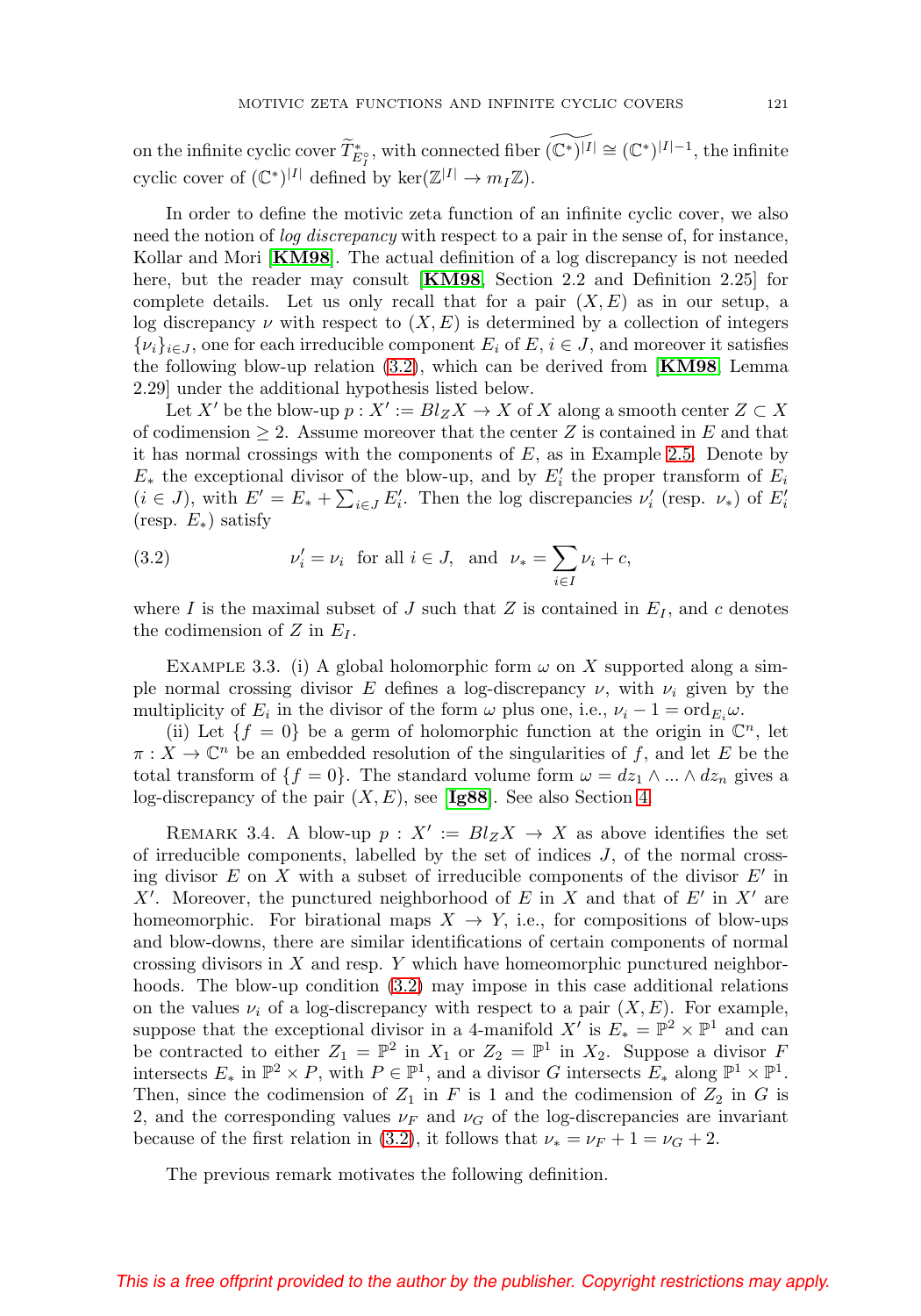<span id="page-5-2"></span>DEFINITION 3.5. Let  $T_1 = T_{X_1,E_1}$  and  $T_2 = T_{X_2,E_2}$  be regular neighborhoods of normal crossing divisors as above, with holonomies  $\Delta_i : \pi_1(T_i^*) \to \mathbb{Z}$ ,  $i = 1, 2$ , and log discrepancies  $\nu^i$ ,  $i = 1, 2$  defined with respect to  $(X_1, E_1)$  (resp.  $(X_2, E_2)$ ). We say that the triples  $(T_1^*, \Delta_1, \nu^1)$  and  $(T_2^*, \Delta_2, \nu^2)$  are *equivalent* if  $(T_1^*, \Delta_1)$  and  $(T_2^*, \Delta_2)$  are equivalent in the sense of Definition [2.4](#page-2-1) and the log-discrepancies  $\nu^1$ and  $\nu^2$  are connected by a finite sequence of blow-up relations as in [\(3.2\)](#page-4-0).

The following Definition and Lemma provide a natural situation where logdiscrepancies exist.

DEFINITION 3.6. Let  $T_E^*$  be a punctured neighborhood of a normal crossing divisor E on a smooth projective manifold X. A holomorphic volume form on  $T_E^*$ is a meromorphic form  $\omega$  on X such that the irreducible components of the divisor associated to  $\omega$  are either irreducible components of E or have empty intersection with E.

LEMMA 3.7. Let  $T_E^*$  be a punctured neighborhood of a normal crossing divisor E on a smooth projective manifold X and let  $\omega$  be a holomorphic volume form on  $T_E^*$ . Then  $\nu(E_i) = \text{ord}_{E_i}(\omega) - 1$  defines a log-discrepancy, i.e., satisfies the blow-up relations in  $(3.2)$  $(3.2)$  $(3.2)$ .

EXAMPLE 3.8. Let  $\{f = 0\}$  be a germ of holomorphic function at the orgin in  $\mathbb{C}^n$  as in Example [3.3](#page-4-1) (ii). The standard volume form  $\omega = dz_1 \wedge ... \wedge dz_n$  defines a holomorphic volume form on a tubular neighborhood of the strict transform of  ${f = 0}$  in the compactification of X, where  $\pi : X \to \mathbb{C}^n$  is an embedded resolution of the singularities of  $f$ . The corresponding log-discrepancies coincide with those used by Igusa in [**[Ig88](#page-23-10)**].

We introduce now the main object of this paper, the motivic infinite cyclic zeta function. In order to do so we will assume from now that the holonomy map  $\Delta$ takes only strictly positive values. The reason for this assumption is two-fold. This condition is enough for our definition and it is stable under blow-ups, see Remarks [3.10](#page-6-1) and [3.15.](#page-7-0) It also allows to relate motivic infinite cyclic zeta functions and the motivic infinite cyclic covers from [**[GVLM](#page-23-7)**], see Remark [3.13.](#page-6-2)

<span id="page-5-1"></span>DEFINITION 3.9. Motivic zeta function associated to an infinite cyclic cover of finite type and a choice of log-discrepancy

Let  $T_E^*$  be the punctured neighborhood of a normal crossing divisor  $E$  in a quasi-projective manifold X as in Section [2,](#page-1-2) let  $\Delta : \pi_1(T_E^*) \to \mathbb{Z}$  be an epimorphism such that the corresponding infinite cyclic cover  $\tilde{T}_{X,E}^*$  is of finite type, and let  $\nu$  be a log-discrepancy with respect to  $(X, E)$ . Assume there is a choice of orientations of all  $\delta_i$  with  $i \in J$  such that  $m_i > 0$ . For each fixed subset  $A \subseteq J$ , we define the corresponding motivic infinite cyclic zeta function (of finite type) of  $T_E^*$  as

<span id="page-5-0"></span>
$$
(3.3) \quad Z_{X,E,\Delta,\nu}^A(T) := \sum_{\substack{\emptyset \neq I \subseteq J \\ A \cap I \neq \emptyset}} [\widetilde{E}_I^\circ, \sigma_I](\mathbb{L}-1)^{|I|-1} \prod_{i \in I} \frac{\mathbb{L}^{-\nu_i} T^{m_i}}{1 - \mathbb{L}^{-\nu_i} T^{m_i}} \in \mathcal{M}_{\mathbb{C}}^{\hat{\mu}}[[T]]_{\text{sr}},
$$

where  $\mathcal{M}_{\mathbb{C}}^{\hat{\mu}}[[T]]_{\text{sr}}$  is the  $\mathcal{M}_{\mathbb{C}}^{\hat{\mu}}$ -submodule of *rational series* of  $\mathcal{M}_{\mathbb{C}}^{\hat{\mu}}[[T]]$  generated by 1 and finite products of terms  $\frac{\mathbb{L}^{-\nu_i}T^{m_i}}{1-\mathbb{L}^{-\nu_i}T^{m_i}}$  with  $(m_i,\nu_i) \in \mathbb{Z}_{>0} \times \mathbb{Z}$ .

Sometimes we omit  $\Delta$  and  $\nu$  from the notation. In the case  $A = J$ , we use the simpler notation  $Z_{X,E,\Delta,\nu}(T)$  or  $Z_{X,E}(T)$ .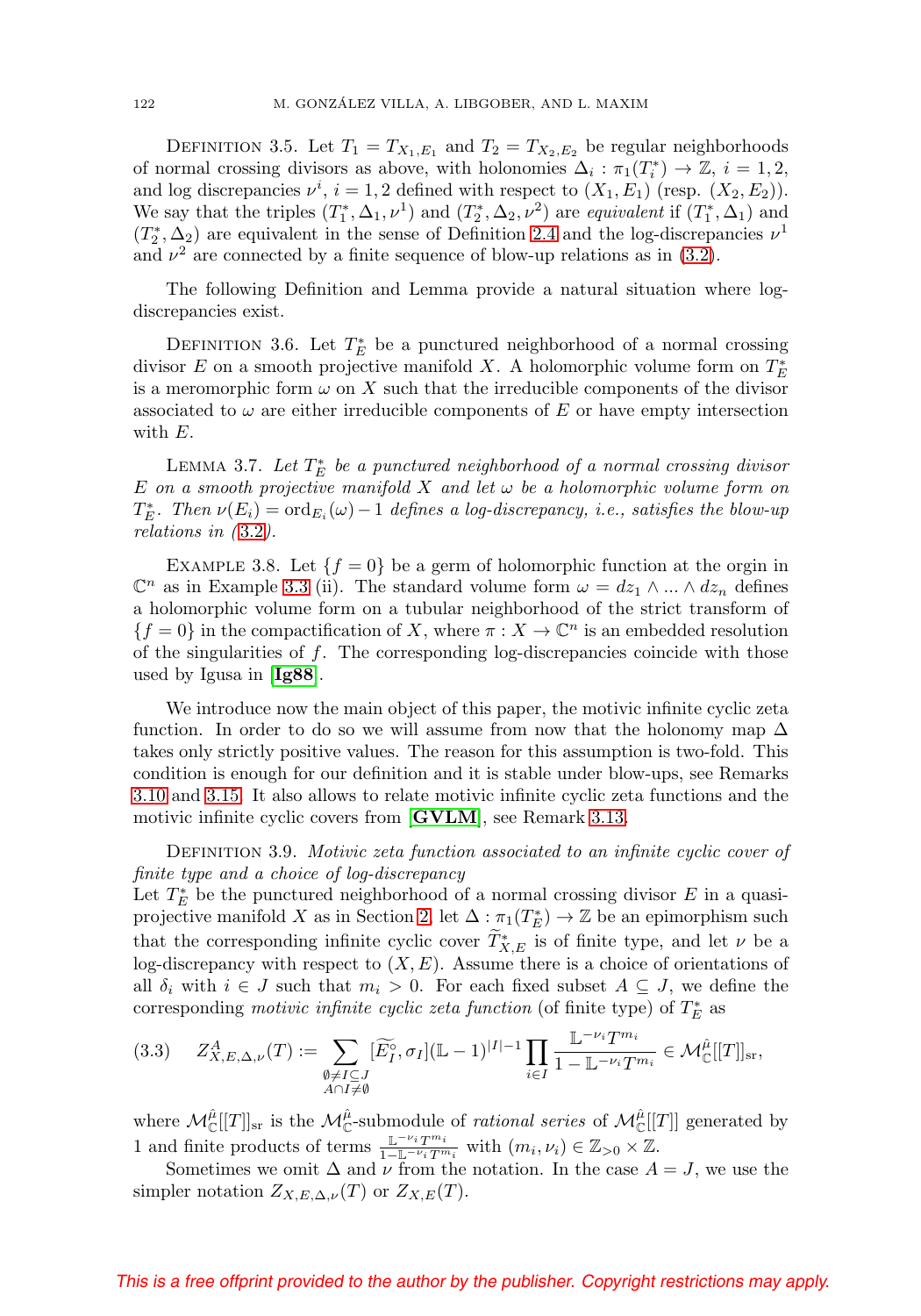In what follows, we will also use the notation

$$
A_i := \mathbb{L}^{-\nu_i} T^{m_i}
$$

for any  $i \in J$ .

<span id="page-6-1"></span>REMARK 3.10. The factors  $A_i(1 - A_i)^{-1}$  in [\(3.3\)](#page-5-0) are well-defined since  $m_i > 0$ for all i.

Before stating and proving the main result of this section, let us discuss the relation between the motivic zeta function associated to an infinite cyclic cover of finite type and the motivic infinite cyclic cover introduced in [**[GVLM](#page-23-7)**]. First, let us recall the definition of the motivic infinite cyclic cover:

<span id="page-6-5"></span>DEFINITION 3.11 ( $[\text{GVLM}]$  $[\text{GVLM}]$  $[\text{GVLM}]$ ). For each fixed subset  $A \subseteq J$ , we define the corresponding *motivic infinite cyclic cover* (of finite type) of  $T_E^*$  by

(3.4) 
$$
S_{X,E,\Delta}^A := \sum_{\substack{\emptyset \neq I \subseteq J \\ A \cap I \neq \emptyset}} (-1)^{|I|-1} [\widetilde{E}_I^{\circ}, \sigma_I] (\mathbb{L} - 1)^{|I|-1} \in K_0(\text{Var}_{\mathbb{C}}^{\hat{\mu}}).
$$

As before, when  $A = J$ , we use the notation  $S_{X,E,\Delta}$  or  $S_{X,E}$ .

Remark 3.12. By constrast with Definition [3.9,](#page-5-1) the definition of motivic infinite cyclic cover does not make any extra assumption on the holonomy map. The reason we make such restrictions in Definition [3.9](#page-5-1) is to be able to recover the motivic infinite cyclic cover  $S^A_{X,E,\Delta}$  from  $Z^A_{X,E,\Delta,\nu}(T)$ .

There exists a unique  $\mathcal{M}_{\mathbb{C}}^{\hat{\mu}}$ -linear morphism

<span id="page-6-4"></span>(3.5) 
$$
\lim_{T \to +\infty} : \mathcal{M}^{\hat{\mu}}_{\mathbb{C}}[[T]]_{\text{sr}} \to \mathcal{M}^{\hat{\mu}}_{\mathbb{C}}
$$

such that

(3.6) 
$$
\lim_{T \to +\infty} \prod_{i \in I} \frac{\mathbb{L}^{-\nu_i} T^{m_i}}{1 - \mathbb{L}^{-\nu_i} T^{m_i}} = (-1)^{|I|},
$$

when  $(m_i, \nu_i) \in \mathbb{Z}_{>0} \times \mathbb{Z}$  (see [**[GLM](#page-23-11)**, Section 2.8] or [**[DL98](#page-23-12)**, Lemma 4.1.1]). This morphism allows to relate the infinite cyclic zeta function and the motivic infinite cyclic cover as follows

<span id="page-6-3"></span>(3.7) 
$$
S_{X,E,\Delta}^A = -\lim_{T \to +\infty} Z_{X,E,\Delta,\nu}^A(T) \in \mathcal{M}_{\mathbb{C}}^{\hat{\mu}}.
$$

<span id="page-6-2"></span>REMARK 3.13. Note that the motivic infinite cyclic cover forgets all information about the log-discrepancy  $\nu$ . However, equation [\(3.7\)](#page-6-3) does not hold if one allows the holomony map to take non-positive values. Indeed, if  $m_i < 0$  then we have that  $\lim_{T\to+\infty} A_i(1-A_i)^{-1} = 0$ , and if  $m_i = 0$  then  $\lim_{T\to+\infty} A_i(1-A_i)^{-1} =$  $A_i(1 - A_i)^{-1}.$ 

The main result of this section is the following.

<span id="page-6-0"></span>THEOREM 3.14. The above notion of motivic infinite cyclic zeta function is an invariant of  $(T^*_{X,E}, \Delta, \nu)$ , i.e., it is preserved under the equivalence relation of Definition [3.5](#page-5-2).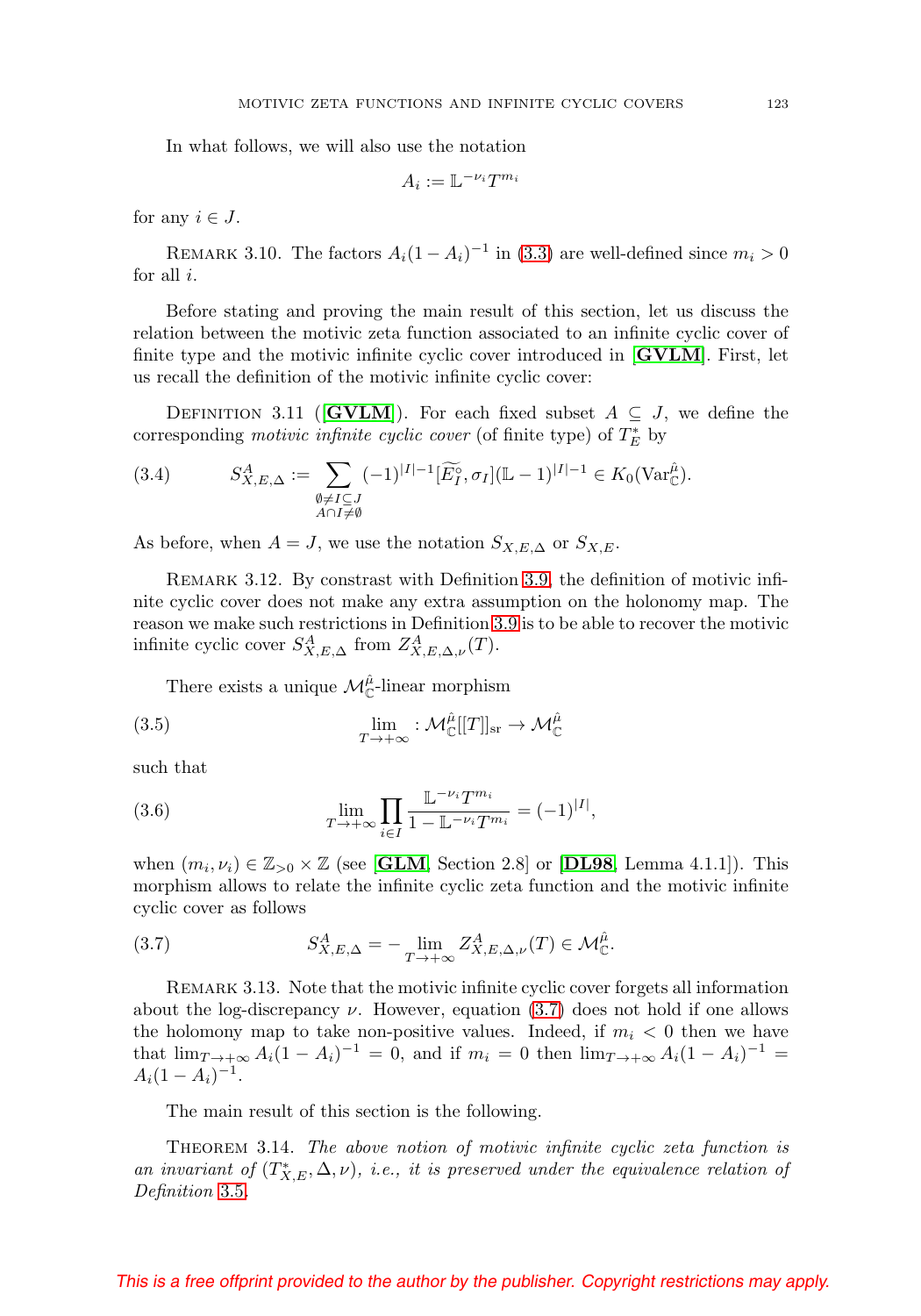The proof of Theorem [3.14](#page-6-0) is similar to (and relies on) that of [**[GVLM](#page-23-7)**, Theorem 3.7], and we will use freely facts proved in loc. cit. In fact, since any birational map  $X_1 \rightarrow X_2$  providing an equivalence between punctured neighborhoods (cf. Definition [2.4\)](#page-2-1) is, by the Weak Factorization Theorem [**[AKMW](#page-22-0)**] (see also [**[Bo02](#page-22-1)**] for the non-complete case), a composition of blow-ups and blow-downs, each inducing an equivalence between the corresponding punctured neighborhoods, it suffices to show that the above expression  $(3.3)$  $(3.3)$  $(3.3)$  is invariant under blowing up along a smooth center in E. Let us consider

$$
p:X':=Bl_ZX\to X
$$

the blow-up of X along the smooth center  $Z \subset E$  of codimension  $\geq 2$  in X. Denote by  $E_*$  the exceptional divisor of the blow-up p, which is isomorphic to the projectivized normal bundle over Z, i.e.,  $E_* \cong \mathbb{P}(\nu_Z)$ . We may also assume that the center  $Z$  of the blow-up is contained in  $E$  and has normal crossings with the components of E (cf.  $[{\bf AKMW}, {\rm Theorem 0.3.1}, 6)]$  $[{\bf AKMW}, {\rm Theorem 0.3.1}, 6)]$  $[{\bf AKMW}, {\rm Theorem 0.3.1}, 6)]$ ). Let us denote as before the preimage of the divisor  $E_i$  in  $X'$  by  $E'_i$ . Denote by  $E'$  the normal crossing divisor in X' formed by the  $E'_i$  together with  $E_*$ . Let  $J' = J \cup \{*\}$  be the family of indices of the divisor E'. For  $I \subseteq J$  we denote by  $I' \subseteq J'$  the family  $I \cup \{*\}$ . Finally, let  $A' = A \cup \{*\}.$ 

By the above reduction to the normal crossing situation, we may assume that there is  $I \subseteq J$  maximal such that Z is contained in  $E_I$ . We consider the (surjective) homomorphism given by the composition

$$
\Delta': \pi_1(T^*_{X',E'}) \to \pi_1(T^*_{X,E}) \stackrel{\Delta}{\to} \mathbb{Z},
$$

resulting from the identification  $T^*_{X'E'} \stackrel{\cong}{\to} T^*_{X,E}$  induced by the blowing down map, as in Example [2.5.](#page-2-0) We also consider the log discrepancy  $\nu'$  with respect to  $(X', E')$ obtained from  $\nu$  by the blow-up relation [\(3.2\)](#page-4-0). Note that  $\widetilde{T}_{X',E',\Delta'}^*$  is of finite type since  $\widetilde{T}_{X,E,\Delta}^*$  is so and  $T_{X',E'}^* \cong T_{X,E}^*$ . Moreover, by Lemma 3.2 in [**[GVLM](#page-23-7)**] and Definition [3.9](#page-5-1) applied to  $(X', E', \Delta', \nu')$ , we can define the corresponding motivic infinite cyclic zeta function by:

<span id="page-7-1"></span>(3.8) 
$$
Z_{X',E',\Delta',\nu'}^{A'}(T) := \sum_{\substack{\emptyset \neq K \subset J' \\ K \cap A' \neq \emptyset}} [\widetilde{E_K^{\circ}}, \sigma_K](\mathbb{L} - 1)^{|K|-1} \prod_{k \in K} \frac{\mathbb{L}^{-\nu_k} T^{m_k}}{1 - \mathbb{L}^{-\nu_k} T^{m_k}}.
$$

We will also sometimes denote  $\mathbb{L}^{-\nu_*}T^{m_*}$  by  $A_*$ .

<span id="page-7-0"></span>REMARK 3.15. The factor  $A_*(1-A_*)^{-1}$  in [\(3.8\)](#page-7-1) is well-defined because  $m_i > 0$ for all *i*, and therefore  $m_* = \sum_{i \in I} m_i > 0$ .

Theorem [3.14](#page-6-0) follows now from the following proposition.

<span id="page-7-2"></span>PROPOSITION 3.16. With the above notations, we have the following identification:

<span id="page-7-3"></span>(3.9) 
$$
Z_{X,E,\Delta,\nu}^A(T) = Z_{X',E',\Delta',\nu'}^{A'}(T) \in \mathcal{M}_{\mathbb{C}}^{\hat{\mu}}[[T]]_{\text{sr}}.
$$

Note that we can always restrict the comparison of zeta functions in Proposition [3.16](#page-7-2) to strata in the center of blowup and in the exceptional divisor, respectively. Indeed, the blow-up map induces an isomorphism outside the center  $Z$ , so the strata in  $E \setminus Z$  and  $E' \setminus E_*$  are in one-to-one isomorphic correspondence; moreover, these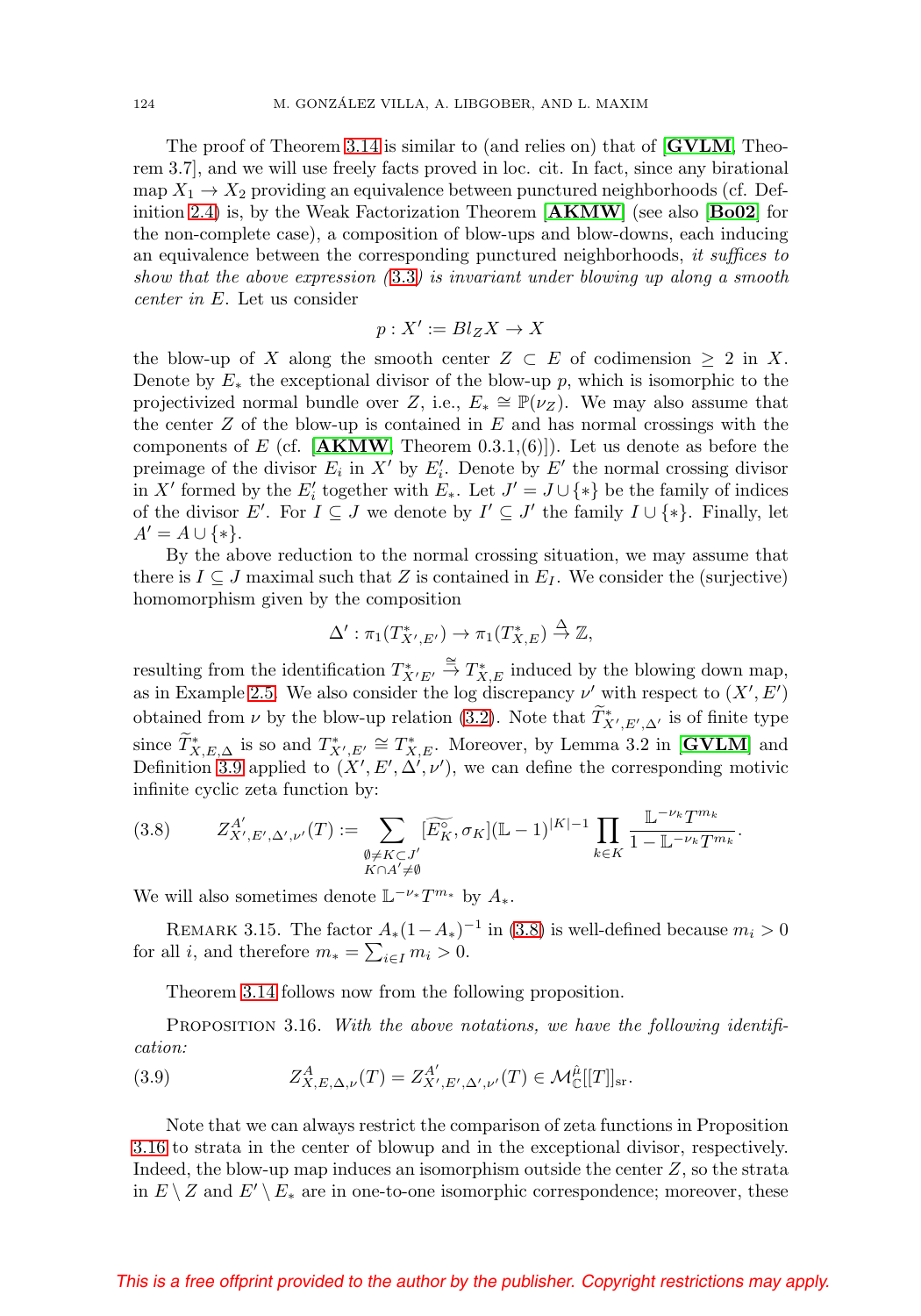isomorphisms can be lifted (e.g., by Lemma 3.2 in [**[GVLM](#page-23-7)**]) to the corresponding unramified covers. It also suffices to prove the above result only in the case  $A = J$ .

The proof of Proposition [3.16](#page-7-2) is by induction on the dimension of the center of blow-up.

**3.1. Beginning of induction.** Let us consider the following examples in relation to the starting case of induction, i.e., when the center  $Z$  is a point.

<span id="page-8-0"></span>EXAMPLE 3.17. Let X be a surface and let  $E_1$  and  $E_2$  be two smooth curves intersecting transversally at a point P. Let us consider the blow-up  $X' = Bl_Z X$  of X at the center  $Z = P$ . The exceptional divisor is  $E_* \cong \mathbb{P}^1$  and we have  $E_*^{\circ} \cong \mathbb{C}^*$ . Let  $\delta_i \in H_1(T^*_{E_i^{\circ}}, \mathbb{Z})$   $(i = 1, 2)$  be the class of the fiber of the projection of punctured neighborhood  $\dot{T}_{E_i^{\circ}}^*$  onto the stratum  $E_i^{\circ}$ . If  $\Delta(\delta_1) = m_1$ ,  $\Delta(\delta_2) = m_2$ ,  $\nu(\delta_1) = \nu_1$ ,  $\nu(\delta_2) = \nu_2$ , and we let  $m = \gcd(m_1, m_2)$ , then the contribution of P to  $Z_{X,E}(T)$  is

$$
[\mu_m](\mathbb{L}-1)\frac{A_1}{1-A_1}\frac{A_2}{1-A_2}
$$

,

and the contributions of the exceptional divisor  $E_*$  to  $Z_{X',E'}(T)$  are

$$
\frac{A_*}{1-A_*}\left((\mathbb{L}-1)\left([\widetilde{E_1'\cap E_*}]\frac{A_1}{1-A_1} + [\widetilde{E_2'\cap E_*}]\frac{A_2}{1-A_2}\right) + [\widetilde{E_*^{\circ}}]\right).
$$

Because  $m = \gcd(m_1, m_1+m_2) = \gcd(m_2, m_1+m_2)$ , we get the following equalities:  $[E'_1 \cap E_*, \sigma_{\Delta'}] = [E'_2 \cap E_*, \sigma_{\Delta'}] = [\mu_m]$ . Finally, it follows from Lemma 3.2 in  $[\mathbf{GVLM}]$  $[\mathbf{GVLM}]$  $[\mathbf{GVLM}]$  that  $[E^{\circ}, \sigma_{\Delta'}] = [\mu_m] (\mathbb{L} - 1)$ , see  $[\mathbf{GVLM}]$ , Example 3.9] for more details. Hence, after factoring out  $[\mu_m](\mathbb{L}-1)$ , it remains to show that the two contributions

$$
\frac{A_1}{1 - A_1} \frac{A_2}{1 - A_2} \quad \text{and} \quad \frac{A_*}{1 - A_*} \left[ \left( \frac{A_1}{1 - A_1} + \frac{A_2}{1 - A_2} \right) + 1 \right]
$$

coincide. After reducing to the common denominator  $(1 - A_1)(1 - A_2)(1 - A_*)$ , we just need to check that

$$
A_1 A_2 (1 - A_*) = A_1 (1 - A_2) A_* + (1 - A_1) A_2 A_* + A_*(1 - A_1) (1 - A_2),
$$

which further simplifies to  $A_1A_2 = A_*$ . The latter claim holds since in this case  $m_* = m_1 + m_2$  and  $\nu_* = \nu_1 + \nu_2$  (here  $\mathrm{codim}_{E_I} Z = 0$ ).

Note that in the case when  $P$  belongs to only one irreducible component, say  $E_1$ , we have  $[\tilde{E}_1^{\circ}]_P] = [\mu_{m_1}]$  and  $[\tilde{E}_*^{\circ}, \sigma_{\Delta}] = [\mu_{m_1}] \mathbb{L}$ . In this case, the contributions of P and resp.  $E_*$  to  $Z_{X,E}(T)$  and resp.  $Z_{X',E'}(T)$  are

$$
[\mu_{m_1}] \frac{A_1}{1 - A_1} \quad \text{and resp.} \quad [\mu_{m_1}] (\mathbb{L} - 1) \frac{A_1}{1 - A_1} \frac{A_*}{1 - A_*} + [\mu_{m_1}] \mathbb{L} \frac{A_*}{1 - A_*}.
$$

Again, after factoring out  $[\mu_{m_1}]$  and reducing to common denominator, we need to check that

$$
A_1(1 - A_*) = (\mathbb{L} - 1)A_1A_* + \mathbb{L}(1 - A_1)A_*,
$$

which simplifies to  $A_1 = \mathbb{L}A_*$ . The latter claim holds since  $m_* = m_1$  and  $\nu_* = \nu_1 + 1$ (here  $\operatorname{codim}_{E_I} Z = 1$ ).

EXAMPLE 3.18. Let X be a threefold and  $E_1, E_2, E_3$  be three divisors intersecting transversally at a point P. Consider the blow-up  $X'$  of X at the center  $Z = P$ , so here  $I = J = \{1, 2, 3\}$ . The divisor  $E = \sum_{i=1}^{3} E_i$  of X transforms into the divisor  $E'$  in  $X'$  consisting of the proper transforms  $E'_i$  of the irreducible components  $E_i$ of E (i = 1, 2, 3), together with the exceptional component  $E_* \cong \mathbb{P}^2$ . As already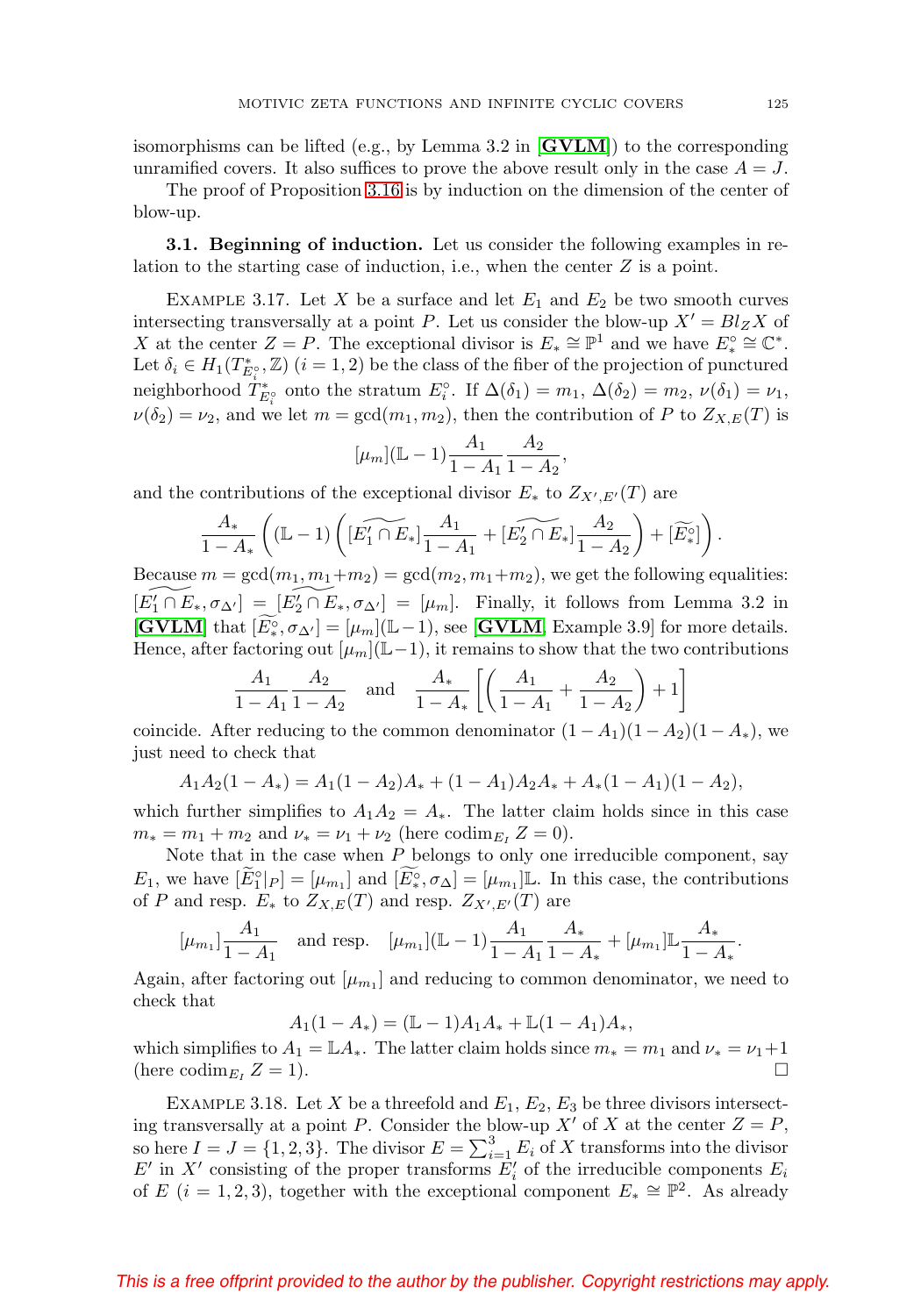mentioned, it suffices to restrict the comparison of  $Z_{X,E}(T)$  and  $Z_{X',E'}(T)$  only to contributions coming from the strata in the center of blow-up and the exceptional divisor, respectively. Let  $m_I := \gcd(m_1, m_2, m_3)$ . Then the contribution of P to  $Z_{X,E}(T)$  is

$$
[\mu_{m_I}](\mathbb{L}-1)^2 \frac{A_1}{1-A_1} \frac{A_2}{1-A_2} \frac{A_3}{1-A_3}.
$$

The exceptional divisor  $E_*$  acquires seven strata induced from the stratification of  $E'$ . These strata are:

- $L_{\{i,j\}} = E_* \cap E'_i \cap E'_j$ , for  $i, j \in \{1, 2, 3\}$  with  $i \neq j$ ,
- $L_{\{i\}} = (E_* \cap E'_i) \setminus (\tilde{L}_{\{i,j\}} \cup L_{\{i,k\}}),$  with  $\{i, j, k\} = \{1, 2, 3\},$
- $E_*^{\circ} = E_* \setminus \bigcup_{i=1}^3 E'_i$ .

Note that the strata  $E^{\circ}_*$  and  $L_{\{i\}}$  are complex tori of dimension 2 and 1, respectively, while the strata  $L_{\{i,j\}}$  are points.

It follows from Lemma 3.2 of  $[\text{GVLM}]$  $[\text{GVLM}]$  $[\text{GVLM}]$  that for each of seven strata of  $E_*,$  the corresponding unbranched covers appearing in [\(3.3\)](#page-5-0) have  $m_I = \text{gcd}(m_1, m_2, m_3)$ components, each of which is biregular to the stratum itself (since all these strata are tori), see Example 3.6 in [**[GVLM](#page-23-7)**] for more details. Hence the contribution of  $E_*$  to  $Z_{X',E'}(T)$  is:

$$
[\mu_{m_I}](\mathbb{L} - 1)^2 \frac{A_*}{1 - A_*} \left( 1 + \frac{A_1}{1 - A_1} + \frac{A_2}{1 - A_2} + \frac{A_3}{1 - A_3} + \frac{A_1}{1 - A_1} \frac{A_2}{1 - A_2} + \frac{A_1}{1 - A_1} \frac{A_3}{1 - A_3} + \frac{A_2}{1 - A_2} \frac{A_3}{1 - A_3} \right)
$$

.

After we factor out  $[\mu_{m_I}](\mathbb{L} - 1)^2$  and reduce to common denominator, we need to check that  $A_1A_2A_3(1-A_*)$  is equal to

$$
A_*\Big[(1-A_1)(1-A_2)(1-A_3)+A_1(1-A_2)(1-A_3)+(1-A_1)A_2(1-A_3)+(1-A_1)(1-A_2)A_3+A_1A_2(1-A_3)+A_1(1-A_2)A_3+(1-A_1)A_2A_3\Big],
$$

which further reduces to showing that  $A_1A_2A_3 = A_*$ . This last equality holds because  $m_* = m_1 + m_2 + m_3$  and  $\nu_* = \nu_1 + \nu_2 + \nu_3$  (here  $\text{codim}_{E_I} Z = 0$ ).  $\Box$ 

EXAMPLE 3.19. Let X be a threefold, and  $E = E_1 + E_2$  be a simple normal crossing divisor on X, with holonomy values  $m_1$  and resp.  $m_2$  on the meridians about its irreducible components. Let  $m = \gcd(m_1, m_2)$ . Choose a point Z contained in the (one-dimensional) intersection  $E_J := E_1 \cap E_2$ , for  $J = I = \{1, 2\}$ , and consider the blow-up  $X' = Bl_Z X$  of X along the center Z. We denote the exceptional divisor  $\mathbb{P}(\nu_Z)$  by  $E_*$ . The divisor E is transformed under the blow-up into the divisor E' in X' consisting of the proper transforms  $E'_i$  ( $i \in J$ ) of the irreducible components  $E_i$  of E, together with the exceptional divisor  $E_* \cong \mathbb{P}^2$ .

Let us explicitly describe the contribution of the center  $Z$  and that of the exceptional divisor  $E_*$  to the zeta functions  $Z_{X,E}(T)$  and  $Z_{X',E'}(T)$ , respectively. Clearly, the class  $[E_J|_Z, \sigma_{\Delta}]$  equals  $[\mu_m]$ . So the contribution to  $Z_{X,E}(T)$  consists of

$$
[\mu_m](\mathbb{L}-1)\frac{A_1}{1-A_1}\frac{A_2}{1-A_2}.
$$

On the other hand, the exceptional divisor  $E_*$  acquires four strata induced from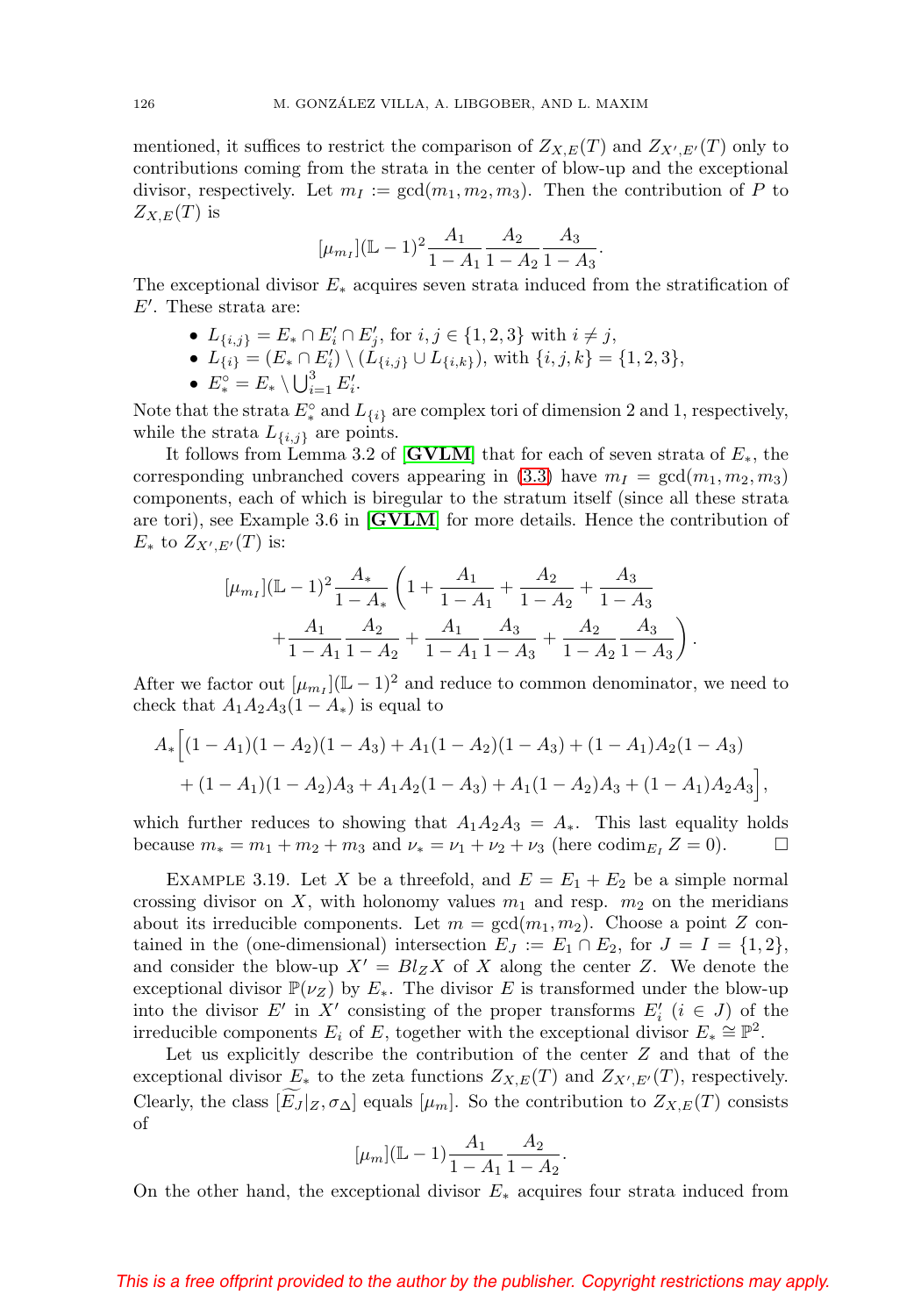the stratification of  $E'$ , namely,

- $L_J = E'_1 \cap E'_2 \cap E_*$ , which is just a point.
- $L_{\{i\}} = \overline{E}_* \cap \overline{E}'_i \setminus L_J \cong \mathbb{C}$ , for  $i \in J$ .
- $E_*^{\circ} = E_* \setminus (E_1' \cup E_2') \cong \mathbb{C} \times \mathbb{C}^*.$

Note that, since any of the four strata in  $E_*$  is either simply-connected or a product of a simply-connected space with a torus, any finite connected unbranched cover of such a stratum is biregular to the stratum itself. Moreover, as shown in [**[GVLM](#page-23-7)**, Example 3.11], for each of the four strata of  $E_{\ast}$ , the corresponding unbranched cover appearing in  $(3.3)$  has exactly m connected components. So the contribution of  $E_*$  to  $Z_{X',E'}(T)$  is given by:

$$
(3.10) \ \left[\mu_m\right] (\mathbb{L} - 1) \frac{A_*}{1 - A_*} \left[\mathbb{L} + \mathbb{L} \left(\frac{A_1}{1 - A_1} + \frac{A_2}{1 - A_2}\right) + (\mathbb{L} - 1) \frac{A_1}{1 - A_1} \frac{A_2}{1 - A_2}\right].
$$

After factoring out  $[\mu_m](\mathbb{L}-1)$  out and reducing to common denominator, it remains to check the equality

$$
A_1 A_2 (1 - A_*)
$$
  
=  $A_* [\mathbb{L}(1 - A_1)(1 - A_2) + \mathbb{L}(A_1(1 - A_2) + (1 - A_1)A_2) + (\mathbb{L} - 1)A_1A_2],$ 

which simplifies to  $A_1A_2 = \mathbb{L}A_*$ . The latter equality holds because  $m_* = m_1 + m_2$ and  $\nu_* = \nu_1 + \nu_2 + 1$  (here codim<sub>E</sub>,  $Z = 1$ ).

EXAMPLE 3.20. Let X be a threefold, and  $E = E_1$  a (simple normal crossing) divisor on X, with holonomy value  $m := m_1$ . Choose Z a point contained in E and consider the blow-up  $X' = Bl_Z X$  of X along Z. Denote by  $E_*$  the exceptional divisor which is isomorphic to  $\mathbb{P}^2$  and by E' the proper transform of E. In this case, the exceptional divisor  $E_*$  has two strata, namely,  $E_*^{\circ} = E_* \setminus E' \cong \mathbb{L}^2$  and  $L_1 = E_* \cap E' \cong \mathbb{P}^1$ . In particular, any finite connected unbranched cover of such a stratum is biregular to the stratum itself. And it can be easily seen that for each of the two strata of  $E_{*}$ , the corresponding branched covers have exactly m connected components. Thus, the contributions of Z to  $Z_{X,E}(T)$ , and resp. of  $E_*$ to  $Z_{(X',E')}$  (T) are

$$
[\mu_m] \frac{A_1}{1 - A_1}
$$
, resp.  $[\mu_m] \mathbb{L}^2 \frac{A_*}{1 - A_*} + [\mu_m] (\mathbb{L}^2 - 1) \frac{A_1}{1 - A_1} \frac{A_*}{1 - A_*}.$ 

After we factor out  $[\mu_m]$  and reduce to common denominator, it remains to show that

$$
A_1(1 - A_*) = \mathbb{L}^2(1 - A_1)A_* + (\mathbb{L}^2 - 1)A_1A_*,
$$

or equivalently  $A_1 = \mathbb{L}^2 A_*$ , which follows from  $m_* = m$  and  $\nu_* = \nu_1 + 2$  (here  $\operatorname{codim}_{E_I} Z = 2$ ).

Let us now prove the beginning case of induction for Proposition [3.16.](#page-7-2)

<span id="page-10-0"></span>PROPOSITION 3.21. The assertion of Proposition [3.16](#page-7-2) holds in the case when the center of blow-up Z is zero-dimensional.

It suffices to prove Proposition [3.21](#page-10-0) in the case when the center of blow-up is a single point. Indeed, the blow-up at a finite number of points can be regarded as a finite number of single point blow-ups.

We can thus assume that Z is a point. Let  $r + 1 = \text{codim}_X Z$ , which, by our assumption, equals dim X. Then the exceptional divisor is  $E_* \cong \mathbb{P}^r$ . The divisor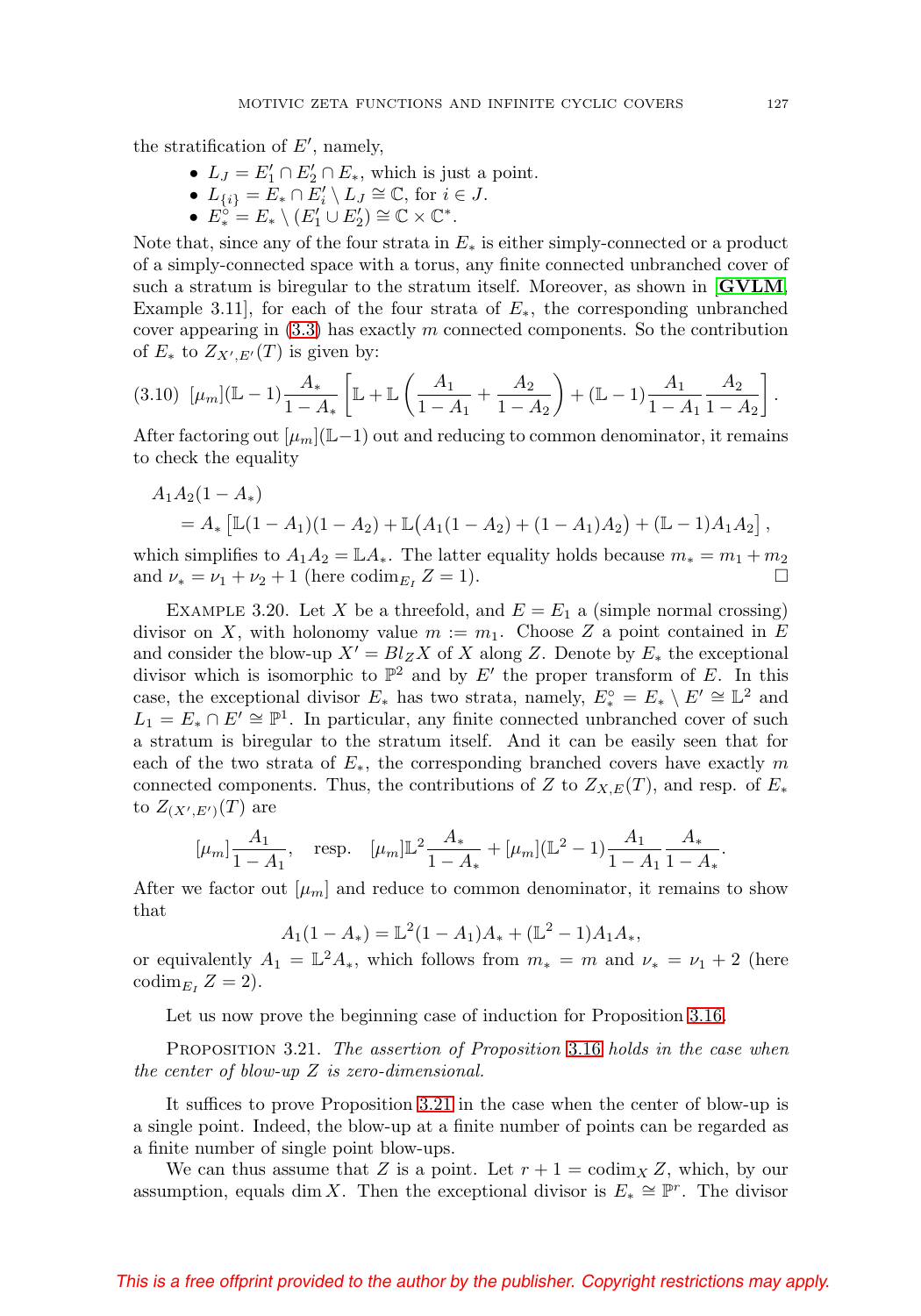$E = \sum_{i \in J} E_i$  of X transforms under the blow-up into the divisor E' in X' consisting of the proper transforms  $E_i'$  of the irreducible components  $E_i$  of  $E$ , together with the exceptional component  $E_{*}$ . It suffices to restrict the comparison of zeta functions  $Z_{X,E}(T)$  and  $Z_{X',E'}(T)$  only to contributions coming from the strata in the center of blow-up and the exceptional divisor, respectively.

As in the above examples, we need to describe the stratification of  $E_* \cong \mathbb{P}^r$ induced from that of  $E'$  (see [\(2.1\)](#page-1-3) for the latter). Assume that

$$
Z \subseteq \bigcap_{i=1}^k E_i.
$$

We recall here the following result from [**[GVLM](#page-23-7)**].

<span id="page-11-1"></span>LEMMA 3.22. **[[GVLM](#page-23-7)**, Lemma 3.13] For each k with  $1 \leq k \leq r+1$  we have the following identity in  $K_0(\text{Var}_{\mathbb{C}})$ :

(3.11) 
$$
[\mathbb{P}^r] = \sum_{l=0}^{k-1} {k \choose l} \mathbb{L}^{r-k+1} (\mathbb{L} - 1)^{k-l-1} + [\mathbb{P}^{r-k}].
$$

The right-hand side describes the stratification of the exceptional divisor  $E_* \cong \mathbb{P}^r$ induced by the divisor  $\sum_{i=1}^{k} E'_i$  consisting of the proper transforms of components of E containing the center of blow-up. More precisely, by setting  $I := \{1, \dots, k\},\$ the strata of  $E_*$  are:

- $L_I := (\bigcap_{i=1}^k E'_i) \cap E_*,$  which is isomorphic to  $\mathbb{P}^{r-k}$ .
- $\binom{k}{l}$  strata of dimension  $r l$  and of the form

$$
L_G := (\bigcap_{i \in G} E'_i) \cap E_* \setminus \bigcup_{i \in I \setminus G} E'_i,
$$

with  $G \subset I$  and  $1 \leq |G| = l \leq k - 1$ , each of which is isomorphic to  $\mathbb{C}^{r-k+1}\times(\mathbb{C}^*)^{k-l-1}$ . The class of each such stratum in  $K_0(\text{Var}_{\mathbb{C}})$  is equal to  $\mathbb{L}^{r-k+1}(\mathbb{L} - 1)^{k-l-1}$ .

•  $E_*^{\circ} := E_* \setminus \bigcup_{i=1}^k E'_i$ , of dimension r, which is isomorphic to  $\mathbb{C}^{r-k+1}$  ×  $(\mathbb{C}^*)^{k-1}$ , and whose class in  $K_0(\text{Var}_{\mathbb{C}})$  is  $\mathbb{L}^{r-k+1}(\mathbb{L}-1)^{k-1}$ .

We also need the following easy fact:

<span id="page-11-2"></span>LEMMA 3.23. For a ring R with unit containing the elements  $A_1, \ldots, A_k$  and  $1 + A_1, \ldots, 1 + A_k$ , for any  $k \in \mathbb{N}$  we have that

<span id="page-11-0"></span>
$$
(3.12) \qquad \prod_{i=1}^{k} (1 - A_i) + \sum_{l=1}^{k} \sum_{\substack{G \subseteq \{1, 2, \dots, k\} \\ |G| = l}} \prod_{i \in G} A_i \prod_{j \in \{1, 2, \dots, k\} \setminus G} (1 - A_j) = 1 \in R
$$

PROOF. This follows iteratively from the fact that  $(1 - A_1) + A_1 = 1$  and, if we denote by  $B(k)$  the left-hand side of  $(3.12)$  then we have that

$$
B(l)(1 - A_{l+1}) + B(l)A_{l+1} = B(l+1).
$$

 $\Box$ 

PROOF. (of Proposition [3.21\)](#page-10-0)

As already pointed out, it suffices to check the invariance [\(3.9\)](#page-7-3) of motivic infinite cyclic zeta function under blow-up in the case when  $Z$  is a single point.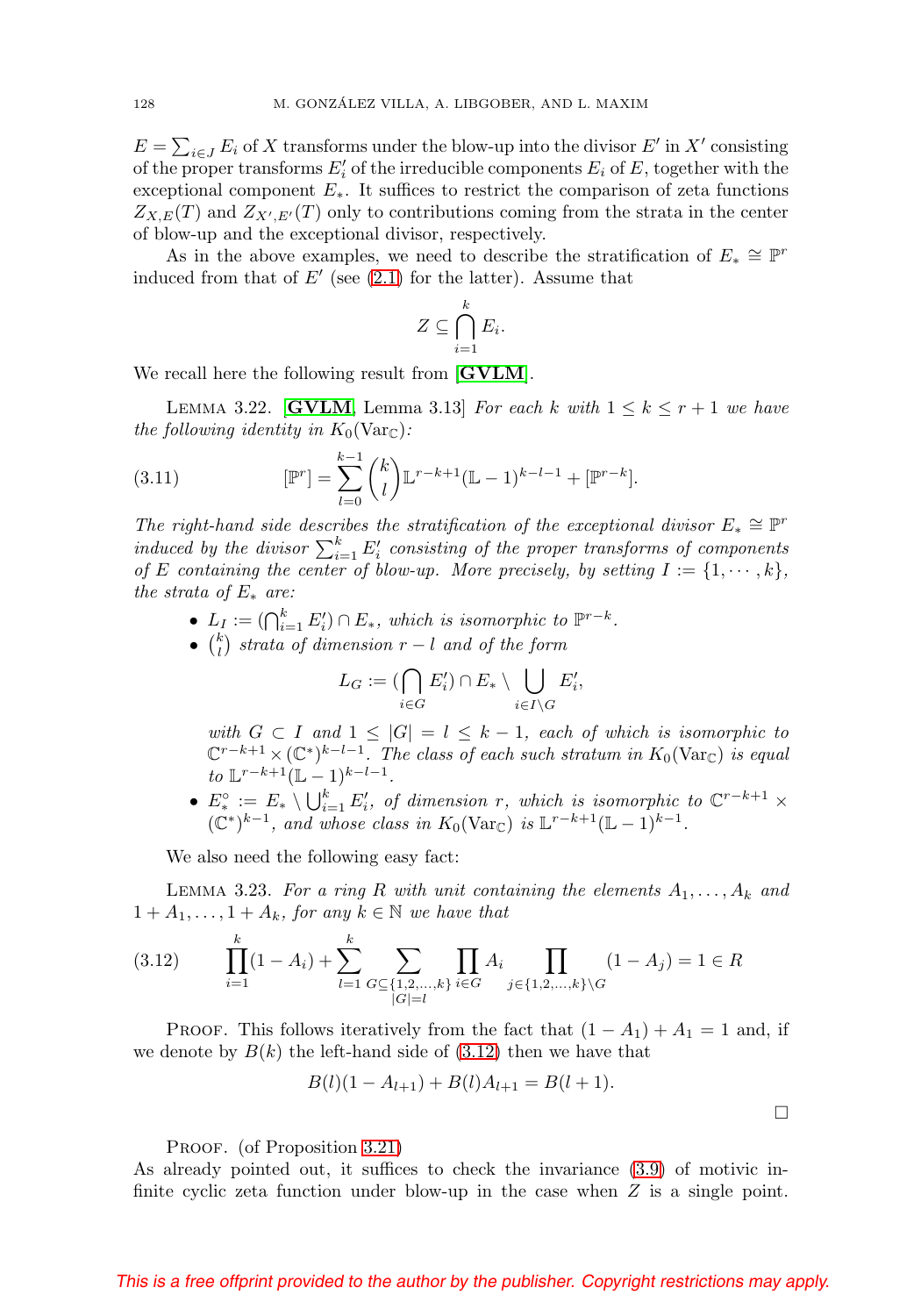Assume  $Z \subseteq \bigcap_{i=1}^k E_i$ . Let  $I = \{1, 2, ..., k\}$  and set  $m = \gcd(m_1, \dots, m_k)$ , where the  $m_i$  are the values of the holonomy on the meridians  $\delta_i$  about the components  $E_i$ . Clearly, the class  $[\tilde{E}_{\parallel z}^{\circ}, \sigma_{\Delta}]$  equals  $[\mu_m]$ . Therefore, the corresponding contribution of  $Z$  to the left hand-side of  $(3.9)$  is

$$
[\mu_m](\mathbb{L}-1)^{k-1}\prod_{i=1}^k \frac{\mathbb{L}^{-\nu_i}T^{m_i}}{1-\mathbb{L}^{-\nu_i}T^{m_i}}.
$$

On the other hand, for any stratum S of the exceptional divisor  $E_{*}$  (as described in Lemma [3.22\)](#page-11-1), the motive of the corresponding unbranched cover of Definition [3.1](#page-3-1) can be computed by  $[\tilde{S}, \sigma_{\Delta'}] = [\mu_m][S, \sigma_{\Delta}]$ , see the proof of Proposition 3.12 in [**[GVLM](#page-23-7)**] for more details.

Taking into account the description of the stratification in Lemma [3.22](#page-11-1) the contribution of  $E_*$  to the right hand-side of [\(3.9\)](#page-7-3) is

$$
[\mu_m](\mathbb{L} - 1)^{k-1} \frac{A_*}{1 - A_*} \left\{ \mathbb{L}^{r-k+1} + \sum_{l=1}^{k-1} \mathbb{L}^{r-k+1} \sum_{\substack{G \subseteq I \\ |G| = l}} \prod_{i \in G} \frac{A_i}{1 - A_i} + [\mathbb{P}^{r-k}](\mathbb{L} - 1) \prod_{i=1}^k \frac{A_i}{1 - A_i} \right\}.
$$

The first summand in the above expression corresponds to the stratum  $E_*^{\circ}$  of dimension r, the summands indexed by l correspond to the  $\binom{k}{l}$  strata  $L_G$  of dimension  $r - l$  (with  $G \subset I$ ,  $1 \leq |G| = l \leq k - 1$ ), while the last summand corresponds to the stratum  $L_I$  of dimension  $r - k$ .

After we factor out  $[\mu_m](\mathbb{L} - 1)^{k-1}$  and we reduce to the common denominator  $(1-A_*)\prod_{i=1}^k(1-A_i)$ , we are left to verify that  $\prod_{i=1}^kA_i(1-A_*)$  equals

$$
A_*\left[\mathbb{L}^{r-k+1}\prod_{i=1}^k(1-A_i)+\sum_{l=1}^{k-1}\mathbb{L}^{r-k+1}\sum_{\substack{I\subseteq K\\|I|=l}}\prod_{i\in I}A_i\prod_{j\in K\setminus I}(1-A_j)+(\mathbb{L}^{r-k+1}-1)\prod_{i=1}^kA_i\right].
$$

The last claim follows from Lemma [3.23.](#page-11-2) Indeed, it can be reduced to to  $\prod_{i=1}^{k} A_i =$  $\mathbb{L}^{r-k+1}A_*$ , which holds because  $m_* = \sum_{i=1}^k m_i$  and  $\nu_* = \sum_{i=1}^k \nu_i + r - k + 1$ . Recall that here  $\operatorname{codim}_{E_I} Z = r - k + 1$ .

**3.2. Invariance of the motivic infinite cyclic covers under blowups: general case.** The main ideas of the proof of the induction step are already visible in the following example.

EXAMPLE 3.24. Let X be a threefold and  $E = \sum_{i \in J} E_i$ , with  $J = \{1, 2, 3\}$ , be a simple normal crossing divisor. Let Z be the intersection of  $E_1$  and  $E_2$ . Set  $I = \{1, 2\}$ , so in the notations from the introduction, we have that  $Z = E_I$ . The component  $E_3$  is transversal to Z. Let us consider the blow-up  $X' = Bl_Z X$  of X along the center Z. As before, we denote the exceptional divisor  $\mathbb{P}(\nu_Z)$  by  $E_*$ .

The strata in Z are  $E_I^{\circ} = E_1 \cap E_2 \setminus E_3$  and the point  $E_J = \cap_{i \in J} E_i$ , so the contribution of the center Z to the motivic infinite cyclic zeta function  $Z_{X,E}(T)$  is:

$$
[\widetilde{E}_I^{\circ}](\mathbb{L}-1)\frac{A_1}{1-A_1}\frac{A_2}{1-A_2} + [\widetilde{E}_J](\mathbb{L}-1)^2\frac{A_1}{1-A_1}\frac{A_2}{1-A_2}\frac{A_3}{1-A_3}.
$$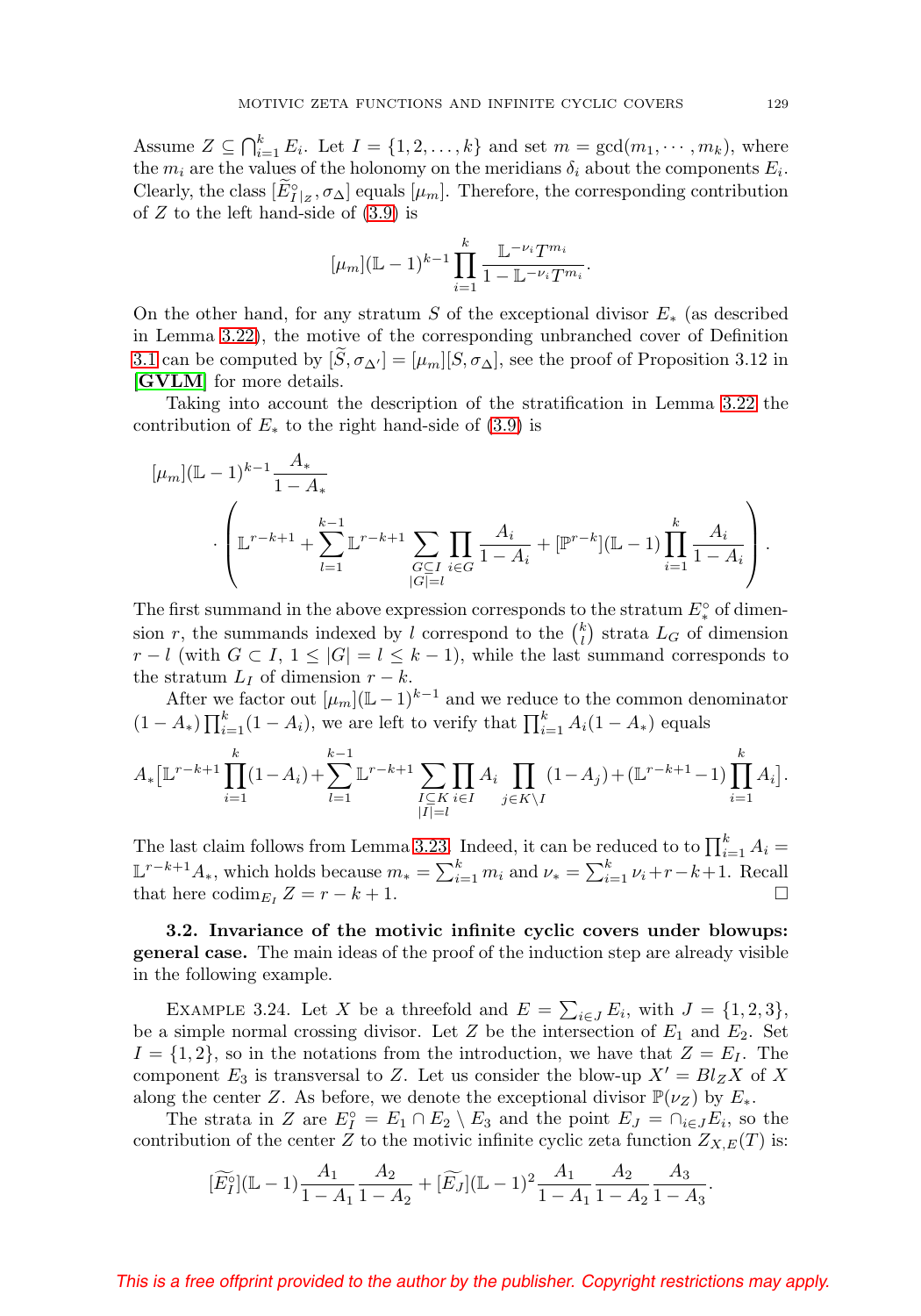The exceptional divisor  $E_*$  acquires a stratification with strata of the form:

$$
L_H := (\bigcap_{i \in H} E'_i) \cap E_* \setminus \bigcup_{i \in J \setminus H} E'_i,
$$

with  $H \subset J$ , where the dense open stratum  $E^{\circ}_*$  in  $E_*$  is identified with  $L_{\emptyset}$ . More precisely, the strata of  $E_*$  are in this case the following:

- $L_{\{1,3\}} = E_* \cap E'_1 \cap E'_3$ ,  $L_{\{2,3\}} = E_* \cap E'_2 \cap E'_3$ .
- $L_{\{1\}} = (E_* \cap E_1') \setminus E_3', L_{\{2\}} = (E_* \cap E_2') \setminus E_3', L_{\{3\}} = (E_* \cap E_3') \setminus (E_1' \cup E_2').$

• 
$$
E_*^\circ = E_* \setminus \bigcup_{i=1}^3 E'_i.
$$

So the contribution of the exceptional divisor  $E_*$  to  $Z_{X',E'}(T)$  is:

$$
\frac{A_{*}}{1 - A_{*}} \left( [\widetilde{E_{*}}] + [\widetilde{L_{\{1\}}}] (\mathbb{L} - 1) \frac{A_{1}}{1 - A_{1}} + [\widetilde{L_{\{2\}}}] (\mathbb{L} - 1) \frac{A_{2}}{1 - A_{2}} + [\widetilde{L_{\{3\}}}] (\mathbb{L} - 1) \frac{A_{3}}{1 - A_{3}} + [\widetilde{L_{\{1,3\}}}] (\mathbb{L} - 1)^{2} \frac{A_{1}}{1 - A_{1}} \frac{A_{3}}{1 - A_{3}} + [\widetilde{L_{\{2,3\}}}] \mathbb{L} - 1)^{2} \frac{A_{2}}{1 - A_{2}} \frac{A_{3}}{1 - A_{3}} \right).
$$

Note that by Example [3.17,](#page-8-0) applied to the blow-up of the point  $E_J$  of intersection of transversal curves  $E_1 \cap E_3$  and  $E_2 \cap E_3$  inside the surface  $E_3$ , we have that:

$$
\widetilde{[E_J]}(\mathbb{L} - 1) \frac{A_1}{1 - A_1} \frac{A_2}{1 - A_2} = \left( [\widetilde{L_{\{3\}}} ] + ([\widetilde{L_{\{1,3\}}} ] \frac{A_1}{1 - A_1} + [\widetilde{L_{\{2,3\}}} ] \frac{A_2}{1 - A_2})(\mathbb{L} - 1) \right) \frac{A_*}{1 - A_*}.
$$

In particular, this relation is consistent with the fact that  $m_* = m_1 + m_2$  and  $\nu_* = \nu_1 + \nu_2.$ 

So in order to show that the contributions of Z and  $E_*$  to the zeta functions  $Z_{X,E}(T)$  and respectively  $Z_{X',E'}(T)$  coincide, it suffices to prove the equality:

$$
\begin{aligned} [\widetilde{E_1^{\circ}}](\mathbb{L} - 1) \frac{A_1}{1 - A_1} \frac{A_2}{1 - A_2} \\ &= \left( [\widetilde{E_*^{\circ}}] + ([\widetilde{L_{\{1\}}}] \frac{A_1}{1 - A_1} + [\widetilde{L_{\{2\}}}] \frac{A_2}{1 - A_2})(\mathbb{L} - 1) \right) \frac{A_*}{1 - A_*}. \end{aligned}
$$

Next, note that by the definition of blow-up, we have isomorphisms  $L_{\{1\}} \cong E_I^{\circ} \cong$  $L_{\{2\}}$  which, moreover, extend (by Lemma 3.2 in  $[\text{GVLM}]$  $[\text{GVLM}]$  $[\text{GVLM}]$ ) to isomorphisms between the corresponding unbranched covers appearing in the definition of our motivic zeta function. Also, by Lemma 3.1 of [**[GVLM](#page-23-7)**], the (Zariski) locally trivial fibration  $E^{\circ}_* \to E^{\circ}_I$  (with fiber  $\mathbb{P}^1 \setminus \{2 \text{ points}\} = \mathbb{C}^*$ ) can be lifted to a  $\mathbb{C}^*$ -fibration  $E^{\circ}_{*} \to E^{\circ}_{I}$ . Finally, the Zariski triviality implies that  $[E^{\circ}_{*}, \sigma_{\Delta'}] = [E^{\circ}_{I}, \sigma_{\Delta}](\mathbb{L} - 1)$ , which reduces the above claim to checking that

$$
(3.13)\ \ [\widetilde{E}_I^{\circ}](\mathbb{L}-1)\frac{A_1}{1-A_1}\frac{A_2}{1-A_2} = [\widetilde{E}_I^{\circ}](\mathbb{L}-1)\frac{A_*}{1-A_*}\left(1+\frac{A_1}{1-A_1}+\frac{A_2}{1-A_2}\right).
$$

After we factor out  $[E_I^{\circ}, \sigma_{\Delta}](\mathbb{L} - 1)$  and reduce to common denominator, this amounts to

$$
A_1A_2(1-A_*) = A_*(1-A_1)(1-A_2) + A_*A_1(1-A_2) + A_*(1-A_1)A_2,
$$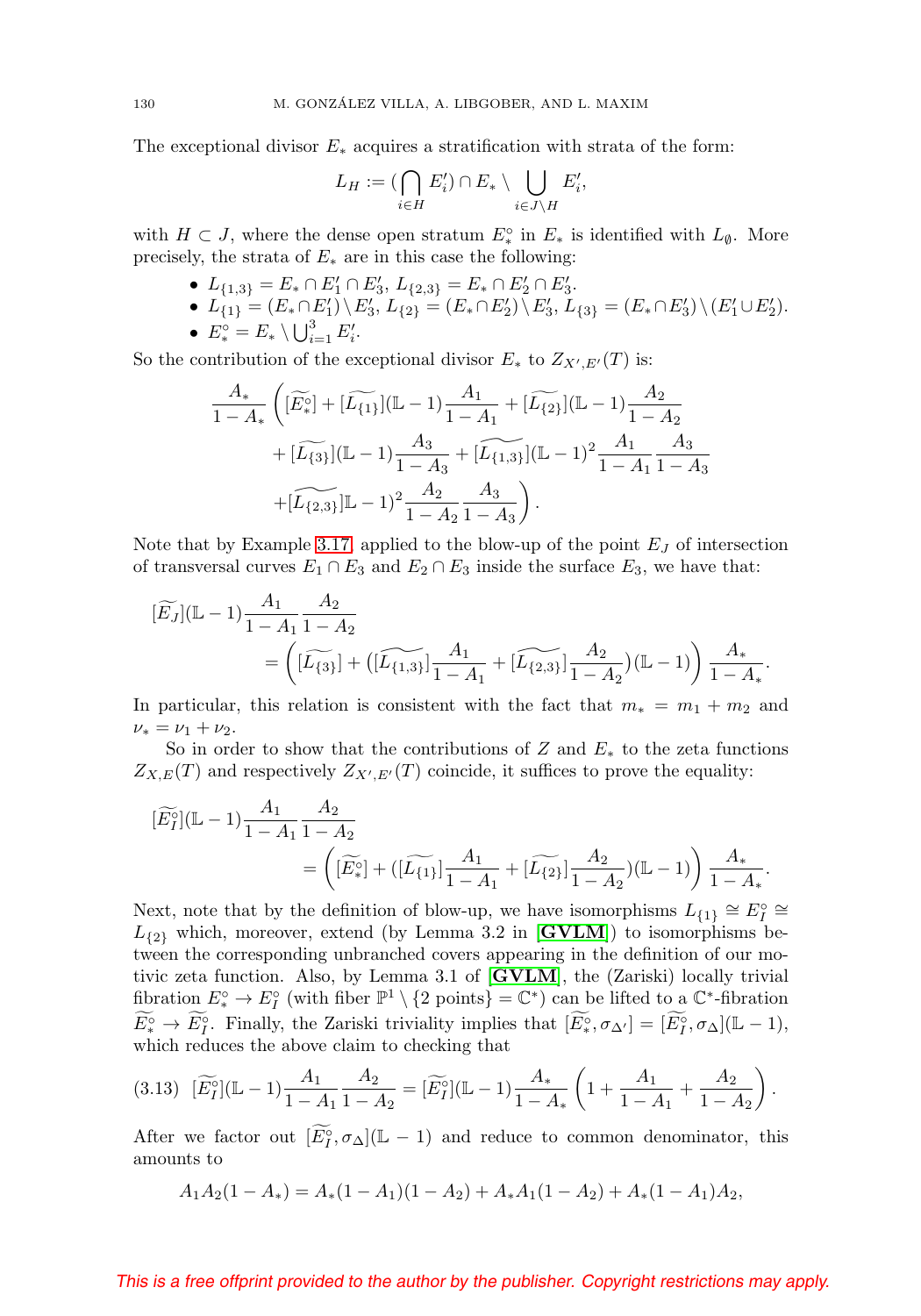or equivalently,  $A_1A_2 = A_*$ . The latter equality follows from  $m_* = m_1 + m_2$  and  $\nu_* = \nu_1 + \nu_2.$ 

PROOF. (of Proposition [3.16\)](#page-7-2)

The proof below is an enhanced version of (and relies on) that of [**[GVLM](#page-23-7)**, Proposition 3.8], and we will use freely facts proved in loc.cit.

As already mentioned, the proof of Proposition [3.16](#page-7-2) is by induction on the dimension of the center of blow-up. The beginning of induction (i.e., the case of one point) is proved in Proposition [3.21.](#page-10-0) Note that, in general, the center of blowup  $Z$  is either contained in a component  $E_i$  of  $E$ , or it is transversal to it, or it doesn't intersect it at all. We refer to components of the second kind as transversal components of  $E$  (with respect to  $Z$ ). By collecting all indices  $i$  of components of E containing Z, we note that the center Z is contained in a set  $E_I$  (for some  $I \subseteq J$ ) given by intersections of components of the deleted divisor. In particular, Z gets an induced stratification from that of  $E_I$ . So, there is a dense open stratum  $Z \cap E_I^{\circ}$  in Z, together with positive codimension strata obtained by intersecting Z with collections of transversal components.

We begin the proof by first studying the case when the center of blowup is of type  $E_I$ , for some  $I \subseteq J$ . Let X' be the blowup of X along the center Z defined as the intersection  $E_I := \bigcap_{i=1}^k E_i$  of some of the irreducible components of the deleted divisor  $E$  (so  $I = \{1, 2, \dots, k\}$ ), and also assume that the irreducible components  $E_j$  for  $j = k+1, \ldots, \ell$  of E intersect the center Z transversally, and no other components of E intersect  $Z$ . In this case,  $Z$  is stratified by a top dimensional open dense stratum  $E_I^{\circ}$ , and by positive codimension strata obtained by intersecting Z with some of the transversal components  $E_j$  (with  $j = k+1,\ldots,\ell$ ), i.e., strata of the form  $E_{I\cup K}^{\circ}$ , where  $K \neq \emptyset$  and  $K \subseteq \{k+1,\ldots,\ell\}$ . Therefore, the contributions to the motivic infinite cyclic zeta function  $Z_{X,E}(T)$  supported on Z are (3.14)

<span id="page-14-0"></span>
$$
\prod_{i=1}^{k} \frac{A_i}{1-A_i} \left( [\widetilde{E_I^{\circ}}] (\mathbb{L} - 1)^{k-1} + \sum_{\substack{K \subseteq \{k+1,\ldots,\ell\} \\ K \neq \emptyset}} [\widetilde{E_{I \cup K}^{\circ}}] (\mathbb{L} - 1)^{k+|K|-1} \prod_{h \in K} \frac{A_h}{1-A_h} \right).
$$

After blowing up X along Z, we get the deleted divisor  $E' = (\bigcup_{j \in J} E'_j) \cup E_*$ of  $X' = Bl_Z X$ , where  $E_*$  is the exceptional locus of the blowup and  $E'_j$  is the proper transform of  $E_j$  (for  $j \in J$ ). Note that, by the choice of the center Z of blow-up, the k-fold intersection of the proper transforms of components  $E_i$  with  $i = 1, \ldots, k$  is empty, i.e.,  $\bigcap_{i=1}^k E'_i = \emptyset$ . The exceptional divisor  $E_*$  is stratified by the top dimensional open stratum  $L_{\emptyset} = E^{\circ}_{*}$ , by the codimension s (for  $s < k$ ) strata obtained by intersecting  $E_*$  with s-fold intersections of the components  $E'_1, \ldots, E'_k$ of E', i.e., by the strata  $L_G$  with  $G \subset I$  is a proper subset of I, and by strata contained in intersections of the proper transforms  $E'_{j}$  for  $j = k + 1, \ldots, \ell$  of the transversal components, i.e., strata of the type  $L_{G\cup K}$  where  $G \subset I$  ( $G \neq I$ ) a (possibly empty) subset and K is a nonempty subset of  $\{k+1,\ldots,\ell\}$ . Therefore the contributions to the motivic infinite cyclic zeta function  $Z_{X',E'}(T)$  supported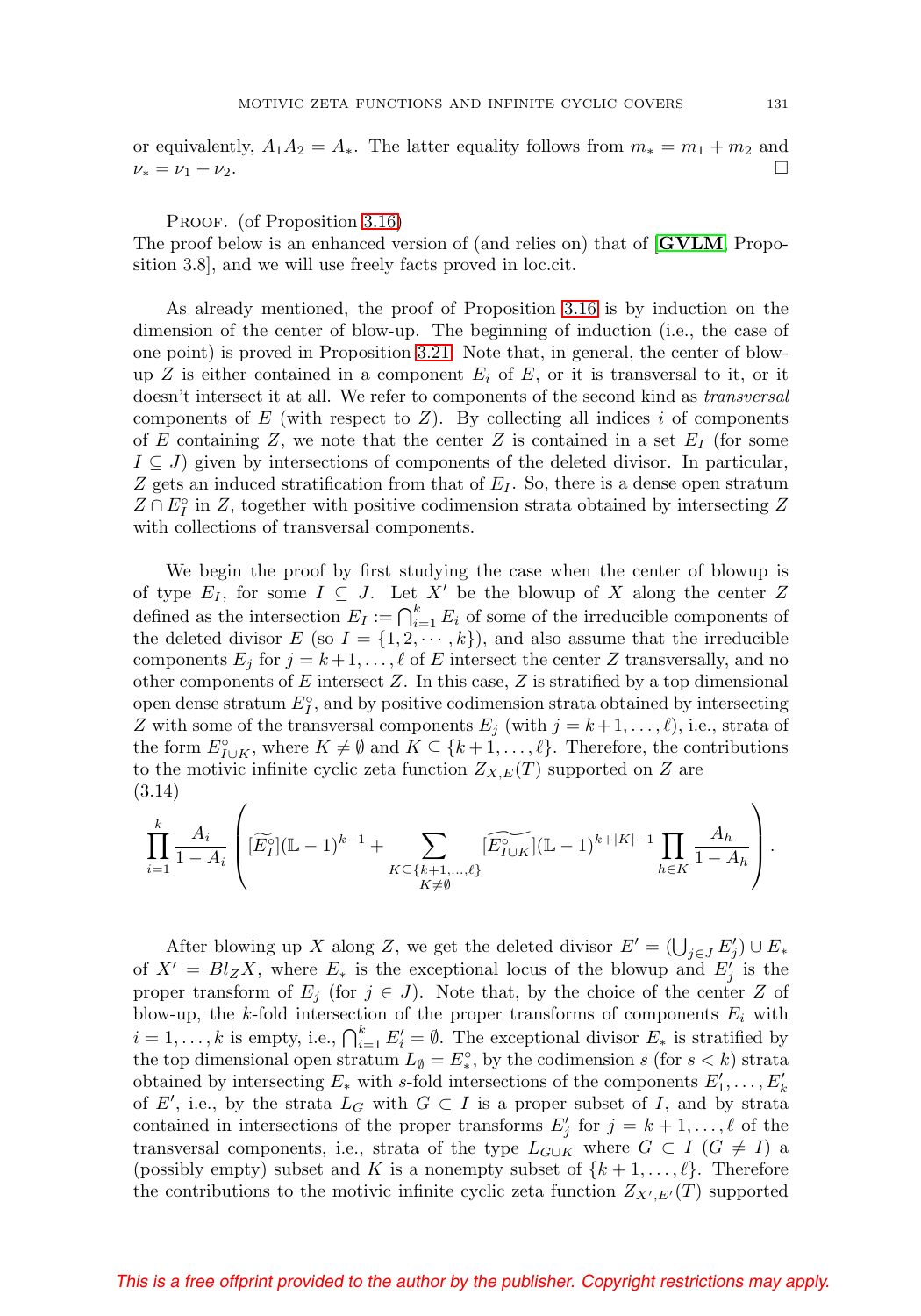on  $E_*$  are:

 $\overline{a}$ 

<span id="page-15-1"></span>
$$
(3.15) \quad \frac{A_{*}}{1 - A_{*}} \left( [\widetilde{E_{*}}] + \sum_{\substack{G \subset I, \\ G \neq \emptyset, I}} [\widetilde{L_{G}}] (\mathbb{L} - 1)^{|G|} \prod_{g \in G} \frac{A_{g}}{1 - A_{g}} + \sum_{\substack{G \subset I, \\ G \neq \emptyset, I}} \sum_{\substack{G \subset I, \\ K \neq \emptyset}} [\widetilde{L_{G \cup K}}] (\mathbb{L} - 1)^{|K| + |G|} \prod_{h \in G \cup K} \frac{A_{h}}{1 - A_{h}} \right).
$$

We can now apply induction on the dimension of the center of blowup, and the exclusion-inclusion principle, to show that strata of the center Z which are contained in intersections of the transversal components  $E_j$ , for  $j = k + 1, \dots, \ell$ , give equal contributions to the zeta functions  $Z_{X,E}(T)$  and  $Z_{X',E'}(T)$ . More precisely, for each positive codimension stratum  $E_{I\cup K}^{\circ}$  (with  $K \subseteq \{k+1,\ldots,\ell\}, K \neq \emptyset$ ) of Z, we get by induction for the blow-up of  $E_K$  along the center  $Z \cap E_K = E_{I \cup K}$ , and with deletion divisor  $E_K \cap (\sum_{i=1}^k E_i)$ , a relation of the type

<span id="page-15-0"></span>
$$
(\ast_{K}) \quad (\mathbb{L} - 1)^{k-1} \prod_{i=1}^{k} \frac{A_{i}}{1 - A_{i}}
$$
\n
$$
\cdot \left( \widetilde{E_{I \cup K}^{\circ}} \right) + \sum_{K \subset K' \subseteq \{k+1, \ldots, \ell\}} [\widetilde{E_{I \cup K'}^{\circ}}] (\mathbb{L} - 1)^{|K' \backslash K|} \prod_{h \in K' \backslash K} \frac{A_{h}}{1 - A_{h}} \right)
$$
\n
$$
= \frac{A_{*}}{1 - A_{*}} \left( [\widetilde{L_{K}}] + \sum_{\substack{K \subset K' \subseteq \{k+1, \ldots, \ell\} \\ K' \backslash K \neq \emptyset}} [\widetilde{L_{K'}}] (\mathbb{L} - 1)^{|K' \backslash K|} \prod_{h \in K' \backslash K} \frac{A_{h}}{1 - A_{h}} \right)
$$
\n
$$
+ \sum_{\substack{G \subset I, \\ G \neq \emptyset, I}} [\widetilde{L_{G \cup K}}] (\mathbb{L} - 1)^{|G|} \prod_{g \in G} \frac{A_{g}}{1 - A_{g}}
$$
\n
$$
+ \sum_{\substack{G \subset I, \\ G \neq \emptyset, I}} \sum_{K \subset K' \subseteq \{k+1, \ldots, \ell\}} [\widetilde{L_{G \cup K'}}] (\mathbb{L} - 1)^{|G \cup (K' \backslash K)|} \prod_{g \in G} \frac{A_{g}}{1 - A_{g}} \prod_{h \in K' \backslash K} \frac{A_{h}}{1 - A_{h}} \right).
$$

By summing up all the products  $(*_K)\cdot (\mathbb{L}-1)^{|K|}\prod_{h\in K}\frac{A_h}{1-A_h}$  $(*_K)\cdot (\mathbb{L}-1)^{|K|}\prod_{h\in K}\frac{A_h}{1-A_h}$  $(*_K)\cdot (\mathbb{L}-1)^{|K|}\prod_{h\in K}\frac{A_h}{1-A_h}$  for the positive codimension strata  $E_{I\cup K}^{\circ}$  of Z, we reduce the comparison of  $(3.14)$  and  $(3.15)$  to proving the identity:

<span id="page-15-2"></span>(3.16)

$$
[\widetilde{E}_I^{\circ}](\mathbb{L}-1)^{k-1} \prod_{i=1}^k \frac{A_i}{1-A_i} = \frac{A_*}{1-A_*} \left( [\widetilde{E}_*^{\circ}] + \sum_{\substack{G \subset I, \\ G \neq \emptyset, I}} [\widetilde{L_G}](\mathbb{L}-1)^{|G|} \prod_{g \in G} \frac{A_g}{1-A_g} \right),
$$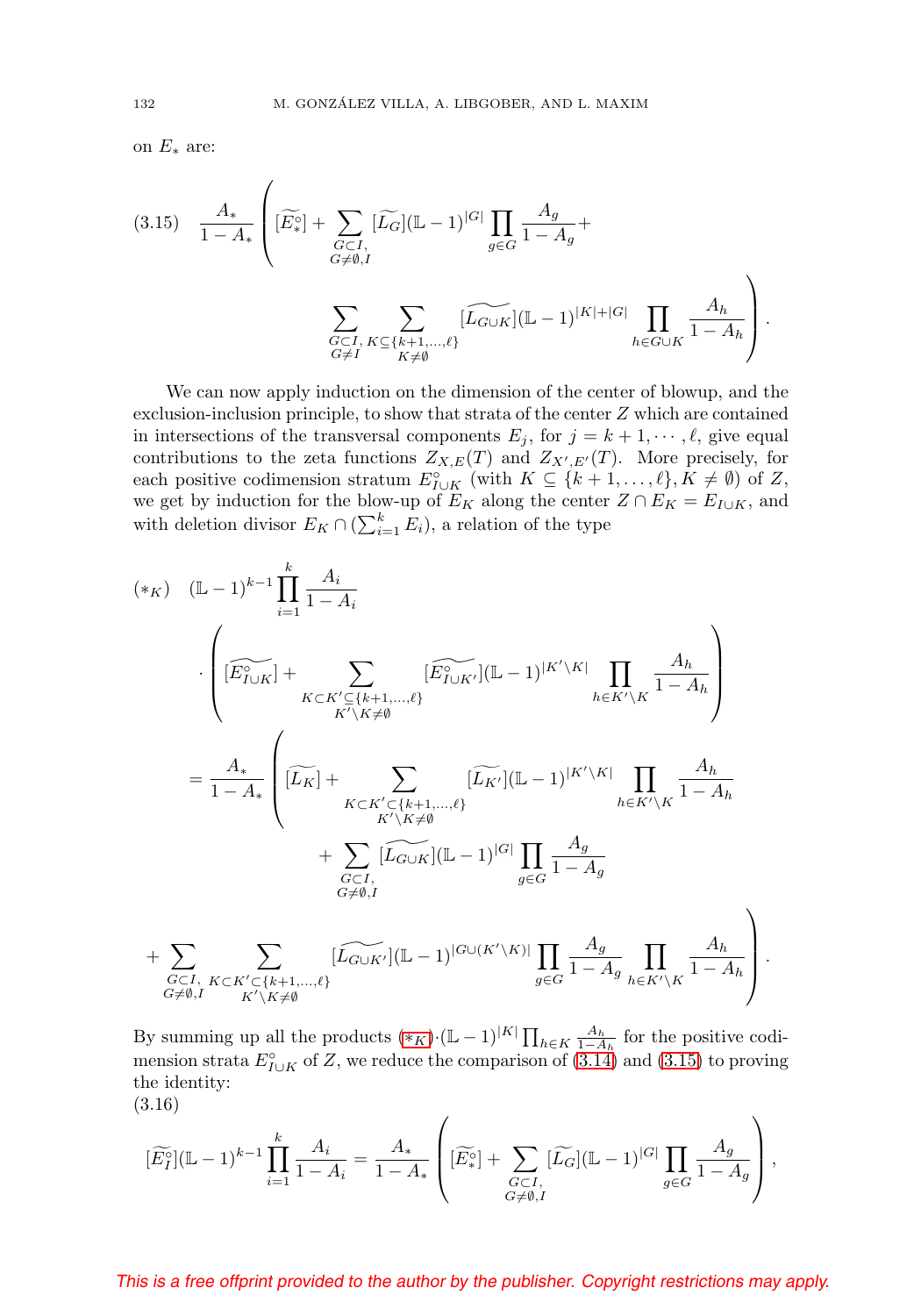i.e., it remains to show that the contribution of the dense open stratum of the center Z to the zeta function  $Z_{X,E}(T)$  coincides with the contribution to  $Z_{X',E'}(T)$  of the strata supported on the exceptional divisor  $E_*$  and which are not contained in the proper transforms of the transversal components of E.

Note that in the proof of Proposition 3.8 in [**[GVLM](#page-23-7)**] we have shown that, for any subset  $G \subset I = \{1,\ldots,k\}, G \neq I$  (but including the empty set corresponding to  $L_{\emptyset} = E^{\circ}_{*}$ , we have the following identification:

$$
[\widetilde{L_G}] = [\widetilde{E_I^{\circ}}] (\mathbb{L} - 1)^{k - |G| - 1}.
$$

Therefore we can factor out  $\left[\overline{E}_I^{\circ}\right](\mathbb{L}-1)^{k-1}$  in [\(3.16\)](#page-15-2) and we are left to check that

$$
\prod_{i=1}^{k} \frac{A_i}{1 - A_i} = \frac{A_*}{1 - A_*} \left( 1 + \sum_{\substack{G \subset I, \\ G \neq \emptyset, I}} \prod_{g \in G} \frac{A_g}{1 - A_g} \right).
$$

The last claim follows from Lemma [3.23.](#page-11-2) Indeed, it reduces to  $\prod_{i=1}^{k} A_i = A_*$ , which holds since  $m_* = \sum_{i \in I} m_i$  and  $\nu_* = \sum_{i \in I} \nu_i$ . (Here codim<sub>E<sub>I</sub></sub>  $Z = 0$ .)

Let us now explain the proof in the general case, i.e., when the center  $Z$  is strictly contained in some set  $E_I$ , for  $I \subseteq J$ , and let  $I = \{1, \dots, k\}$ . Assume that the codimension of Z in X is  $d+1 \geq k$ . Therefore the codimension of Z in  $E_I$  is  $d+1-k$ . Again, by induction, it suffices to show that the contribution of the dense open stratum  $Z^{\circ}$  :=  $Z \cap E_I^{\circ}$  of the center Z to the zeta function  $Z_{X,E}(T)$  coincides with the contribution to  $Z_{X',E'}(T)$  of the strata supported on the exceptional divisor  $E_* = \mathbb{P}(\nu_Z)$  which are not contained in the proper transforms of the transversal components components of  $E$  (with respect to  $Z$ ), that is, (3.17)

<span id="page-16-0"></span>
$$
[\widetilde{Z}^{\circ}](\mathbb{L}-1)^{k-1}\prod_{i=1}^{k}\frac{A_{i}}{1-A_{i}}=\frac{A_{*}}{1-A_{*}}\left([\widetilde{E_{*}^{\circ}}]+\sum_{\substack{G\subseteq I,\\G\neq\emptyset}}[\widetilde{L_{G}}](\mathbb{L}-1)^{|G|}\prod_{g\in G}\frac{A_{g}}{1-A_{g}}\right).
$$

On the right hand side of [\(3.17\)](#page-16-0), we use the same notation as before for the stratification of the exceptional divisor  $E_*.$  Note that in this case we have to also allow  $G = I$  in the sum of the right hand side term of [\(3.17\)](#page-16-0) because Z is strictly contained in  $E_I$ , and therefore  $\bigcap_{i=1}^k E'_i \neq \emptyset$ .

Recall that in the proof of Proposition 3.8 in [**[GVLM](#page-23-7)**] we have showed that, for any subset  $G \subset I = \{1,\ldots,k\}, G \neq I$  (but including the empty set corresponding to  $L_{\emptyset} = E^{\circ}_{*}$ ), we have:

<span id="page-16-1"></span>(3.18) 
$$
[\widetilde{L_G}] = [\widetilde{Z^{\circ}}] \mathbb{L}^{d-k+1} (\mathbb{L} - 1)^{k - |G| - 1}.
$$

Moreover, for  $G = I$ , we have proved that

<span id="page-16-2"></span>(3.19) 
$$
[\widetilde{L_I}] = [\widetilde{Z^{\circ}}](\mathbb{L}^{d-k} + \mathbb{L}^{d-k-1} + \cdots + \mathbb{L} + 1).
$$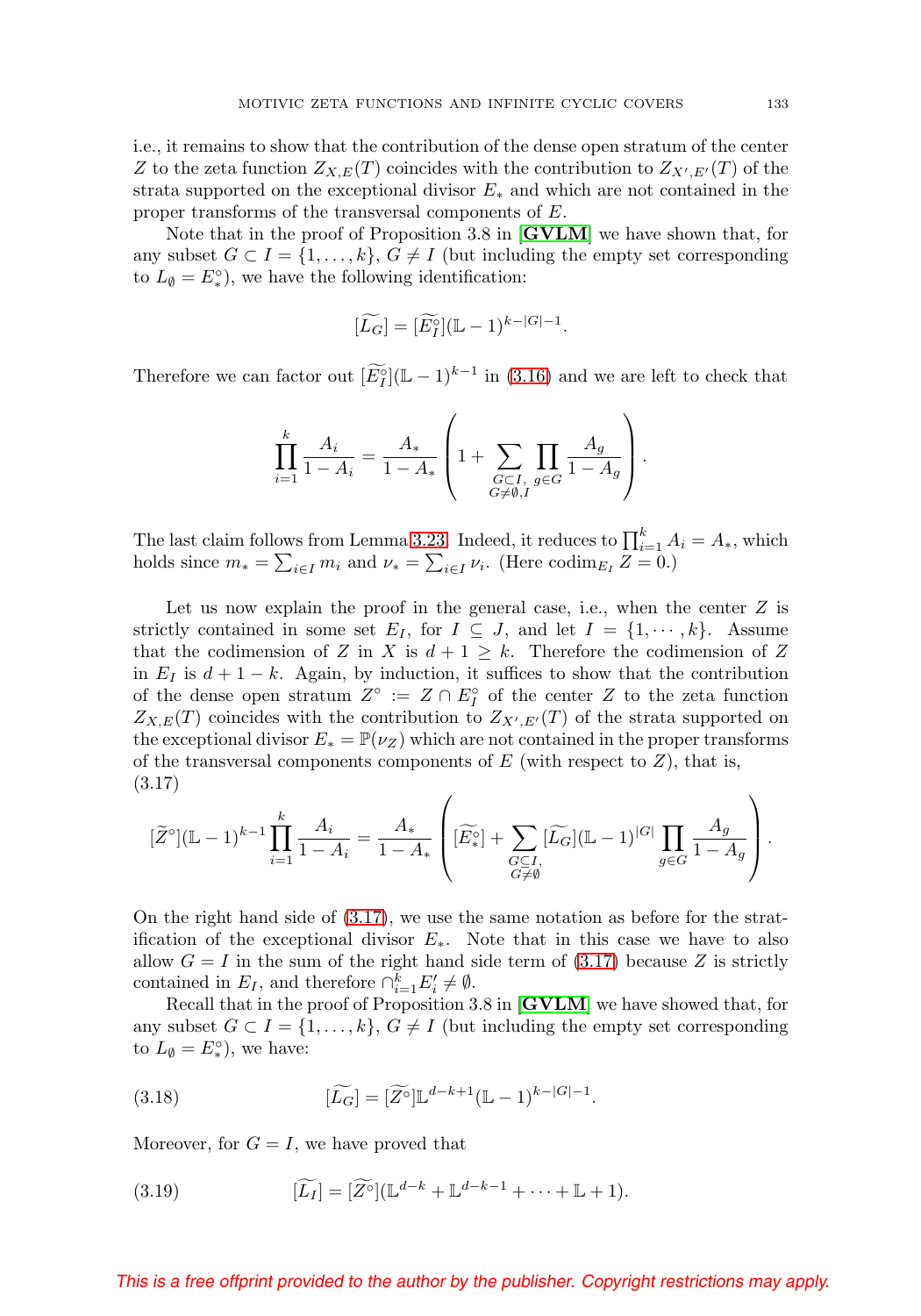By substituting the equalities [\(3.18\)](#page-16-1) and [\(3.19\)](#page-16-2) into [\(3.17\)](#page-16-0), and factoring out  $[\widetilde{Z}^{\circ}](\mathbb{L} - 1)^{k-1}$ , it remains to show that:

$$
(3.20) \prod_{i=1}^{k} \frac{A_i}{1 - A_i}
$$
  
= 
$$
\frac{A_*}{1 - A_*} \left( \mathbb{L}^{d-k+1} \left( 1 + \sum_{\substack{G \subset I, \\ G \neq \emptyset, I}} \prod_{g \in G} \frac{A_g}{1 - A_g} \right) + (\mathbb{L}^{d-k+1} - 1) \prod_{i=1}^{k} \frac{A_i}{1 - A_i} \right).
$$

Reducing to the common denominator  $\prod_{i=1}^{k} (1 - A_i)(1 - A_*)$ , it is then enough to check that

$$
\prod_{i=1}^{k} A_i (1 - A_*)
$$
\n
$$
= A_* \mathbb{L}^{d-k+1} \left( \prod_{i=1}^{k} (1 - A_i) + \sum_{\substack{G \subseteq I \\ G \neq \emptyset}} \prod_{g \in G} A_g \prod_{j \in I \setminus G} (1 - A_j) \right) - A_* \prod_{i=1}^{k} A_i.
$$

By using Lemma [3.23,](#page-11-2) this can be further reduced to showing that  $\prod_{i=1}^{k} A_i =$  $A_*\mathbb{L}^{d-k+1}$ , which holds since  $m_* = m_1 + \cdots + m_k$  and  $\nu_* = \nu_1 + \cdots + \nu_k + d - k + 1$ . (Here codim<sub>E<sub>I</sub></sub>  $Z = d - k + 1$ ).

REMARK 3.25. The proof of Proposition [3.16](#page-7-2) works whenever  $(3.3)$  and  $(3.8)$  are defined. Remarks [3.10](#page-6-1) and [3.15](#page-7-0) explain that it is sufficient (although not necessary) to assume that the holonomy takes strictly positive values. An alternative sufficient hypothesis is that either  $\nu_i \neq 0$  or  $m_i \neq 0$  for all  $i \in J \cup \{*\}$ . The rest of the proof does not assume that the holonomy map takes always strictly positive values. In fact, the proof shows that the expression defining  $Z_{X,E,\Delta,\nu}^{A}(T)$  in [\(3.3\)](#page-5-0) is well-defined in the sense of the Definition [3.5](#page-5-2) if and only if the holomony and log-discrepancy values satisfy the correct blow-up relations given in [\(2.3\)](#page-2-2) and [\(3.2\)](#page-4-0) and never vanish simultaneously.

As a consequence, Theorem [3.14](#page-6-0) holds as long as either  $\nu_i \neq 0$  or  $m_i \neq 0$  for all irreducible components of  $E$  and their transforms along any sequence of blow-ups and blow-downs.

In **[[Ve03](#page-23-13)**], Veys has used the condition that either  $\nu_i \neq 0$  or  $m_i \neq 0$  to introduce naive motivic zeta functions in the cases of a Kawamata log terminal and divisorial log terminal (dlt) pair  $(X, E)$  and in the case that the pair  $(X, E)$  has no strictly log canonical singularities assuming the existence of a log relative minimal model of  $(X, E)$  which is dlt. See Section [5,](#page-19-0) in particular  $(5.2)$  and  $(5.1)$ , for an explanation of the adjective "naive".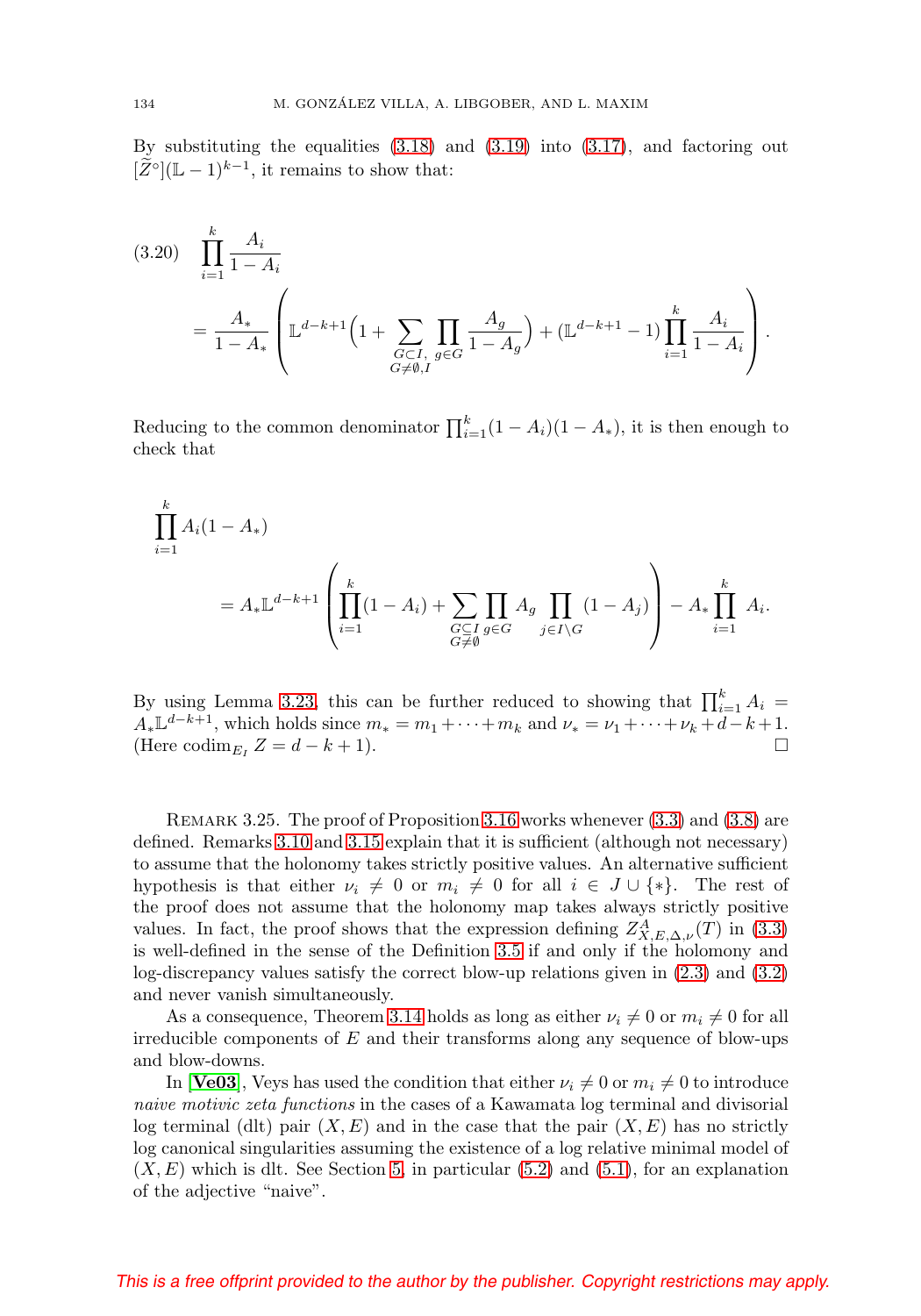### **4. Relation with the Denef-Loeser motivic zeta function**

<span id="page-18-0"></span>Denef and Loeser introduced the *local motivic zeta function* at a point x for a non-constant morphism  $f: \mathbb{C}^{d+1} \to \mathbb{C}$  with  $f(x) = 0$  (e.g., see [**[DL01](#page-23-8)**, Definition 3.2.1] and the references therein) as

<span id="page-18-2"></span>(4.1) 
$$
Z_{f,x}(T) := \sum_{n\geq 1} [\mathcal{X}_{n,1}] \mathbb{L}^{-(d+1)n} T^n \in \mathcal{M}_{\mathbb{C}}^{\hat{\mu}}[[T]],
$$

where  $\mathcal{X}_{n,1}$  denotes the set of  $(n+1)$ -jets  $\varphi$  of  $\mathbb{C}^{d+1}$  such that  $f \circ \varphi = t^n + \dots$ . Note that there is a good action of the group  $\mu_n$  (hence of  $\hat{\mu}$ ) on  $\mathcal{X}_{n,1}$  by  $\lambda \times \varphi \mapsto \varphi(\lambda \cdot t)$ . Moreover, Denef and Loeser [**[DL01](#page-23-8)**, Theorem 3.3.1] proved with the help of an embedded resolution of the singularities of f that the motivic zeta function  $Z_{f,x}(T)$ belongs to  $\mathcal{M}_{\mathbb{C}}^{\hat{\mu}}[[T]]_{\text{sr}}$ . Then they also defined the *local motivic Milnor fibre*  $\mathcal{S}_{f,x}$ (e.g., see [**[DL01](#page-23-8)**, Definition 3.5.3] and the references therein) as a limit in the sense of [\(3.5\)](#page-6-4):

(4.2) 
$$
\mathcal{S}_{f,x} := -\lim_{T \to +\infty} Z_{f,x}(T) \in \mathcal{M}_{\mathbb{C}}^{\hat{\mu}},
$$

see also [**[GLM](#page-23-11)**, Section 2.8] and [**[DL98](#page-23-12)**, Lemma 4.1.1].

In [**[GVLM](#page-23-7)**, Theorem 5.1] we related the concepts of local motivic Milnor fibre  $\mathcal{S}_{f,x}$  and the motivic infinite cyclic cover  $S_{X,E,\Delta}$ . The following result extends this relation to the realm of motivic zeta function and the motivic infinite cyclic zeta function, respectively.

<span id="page-18-1"></span>THEOREM 4.1. Let  $f: \mathbb{C}^{d+1} \to \mathbb{C}$  be a non constant morphism with  $f(x)=0$ , and  $p: X \to \mathbb{C}^{d+1}$  be a log-resolution of the singularities of the pair  $(\mathbb{C}^{d+1}, f^{-1}(0))$ . Choose p so that  $(p^{-1}(x))_{\text{red}}$  is a union of components of  $(p^{-1}(f^{-1}(0)))_{\text{red}}$ . Let  $E = \sum_{j \in J} E_j$  be the decomposition of  $(p^{-1}(f^{-1}(0)))_{\text{red}}$  into irreducible components, and let  $A = \{i \in J \mid E_i \subset p^{-1}(x)\}\$ . Then the following hold:

- (1) For  $\epsilon > 0$  small enough, and  $B(x, \epsilon)$  a ball of radius  $\epsilon$  centered at  $x \in$  $\mathbb{C}^{d+1}$ , the resolution map p provides a biholomorpic identification between  $B(x, \epsilon) \setminus \{f = 0\}$  and  $T_{EA}^*$ , the punctured regular neighborhood of the divisor  $E^A := \sum_{i \in A} E_i$ . In particular, the map  $\gamma \to \int_{\gamma} \frac{df}{f}$  can be viewed as a holonomy homomorphism  $\Delta : \pi_1(T_{EA}^*) \to \mathbb{Z}$  of the punctured neighborhood of  $E^A$ . This holonomy map takes the boundary  $\delta_i$  of any small disk transversal to the irreducible component  $E_i$  of  $E^A$  to the multiplicity  $m_i$ of  $E_i$  in the divisor of  $f \circ p$ , i.e.,  $\Delta(\delta_i) = m_i$  for all  $i \in A$ .
- (2) The map taking the boundary  $\delta_i$  of any small disk transversal to the irreducible component  $E_i$  of  $E^A$ , to the multiplicity of  $E_i$  in the divisor of the pullback of the standard volume form  $\omega = dx_1 \cdots dx_{d+1}$  plus one, defines a log-discrepancy  $\nu$ , i.e.,  $\nu_i - 1 = \text{ord}_{E_i} p^* \omega$ .
- (3) One has the identity in  $\mathcal{M}_{\mathbb{C}}^{\hat{\mu}}[[T]]_{\text{sr}}$ :

$$
Z_{f,x}(T) = Z_{X,E,\Delta,\nu}^A(T).
$$

Proof. The result follows from Theorem 5.1 in [**[GVLM](#page-23-7)**] and [**[GLM](#page-23-11)**, Section 2.8], see also [**[DL98](#page-23-12)**, Lemma 4.1.1]. -

Remark 4.2. Note that Theorems [4.1](#page-18-1) and [3.14](#page-6-0) give a direct argument of the fact that the right-hand side of the formula in [**[DL01](#page-23-8)**, Theorem 3.3.1] expressing the motivic zeta function in terms of the data of a log resolution is in fact independent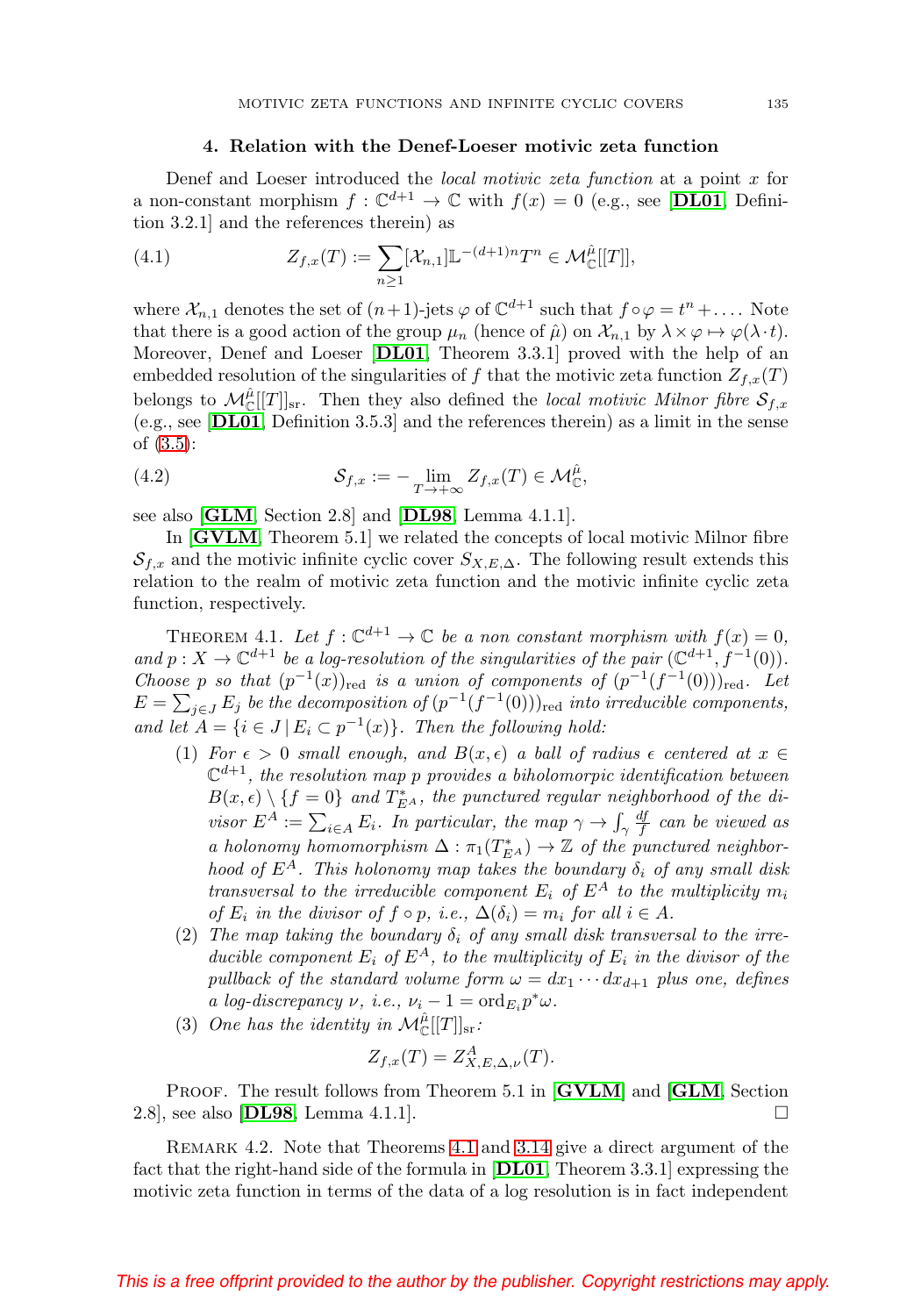of the choice of log resolution. This was a priori known only because of the relation [\(4.1\)](#page-18-2) defining the motivic zeta function in terms of arc spaces (which are intrinsic invariants), see also the discussion in [**[DL01](#page-23-8)**, Section 3.5]. Moreover, we do not make use of the third relation in the definition of the equivariant Grothendieck ring for proving our result.

#### <span id="page-19-0"></span>**5. Further specializations of the motivic infinite cyclic zeta function**

In the previous section, we discussed the specialization of motivic infinite cyclic zeta function to the motivic infinite cyclic cover  $S_{X,E,\Delta}^A$ . The remarks after Defi-nition [3.11](#page-6-5) explain how to recover  $S^A_{X,E,\Delta}$  from  $Z^A_{X,E,\Delta,\nu}(T)$ . In our previous work we proved that in general the Betti realization of  $S_{X,E,\Delta}^A$  is given (up to sign) by the cohomology with compact support of the infinite cyclic cover of finite type  $\widetilde{T}_{X,E,\Delta}^*$  of the punctured neighborhood  $T_{X,E}^*$ , see [**[GVLM](#page-23-7)**, Proposition 4.2]. We also hinted that there should be a stronger version of this result involving the Hodge realization of  $S_{X,E,\Delta}^A$ , see [**[GVLM](#page-23-7)**, Remark 4.3]. In this section, we discuss further specializations of our motivic infinite zeta functions.

For any strictly positive integer  $e$  and any character  $\alpha$  of order  $e$  we can use the equivariant Euler characteristic  $\chi_{\text{top}}(-, \alpha)$  to introduce a *twisted topological zeta* function as

$$
\chi_{\text{top}}\left( (\mathbb{L} - 1) Z_{X,E,\Delta,\nu}^A(\mathbb{L}^{-s}),\alpha \right).
$$

One can also consider p-adic realizations as in [**[DL98](#page-23-12)**, Section 2.4], see also [**[Ni10](#page-23-14)**, Section 5.3].

One can also introduce a *naive motivic infinite cyclic zeta function*  $Z_{X,E,\Delta,\nu}^{\text{naive},A}(T)$ as

<span id="page-19-2"></span>(5.1) 
$$
\sum_{\substack{\emptyset \neq I \subseteq J \\ A \cap I \neq \emptyset}} [E^{\circ}_I](\mathbb{L} - 1)^{|I|} \prod_{i \in I} \frac{\mathbb{L}^{-\nu_i} T^{m_i}}{1 - \mathbb{L}^{-\nu_i} T^{m_i}} \in \mathcal{M}_{\mathbb{C}}[[T]]_{\text{sr}}.
$$

It is easy to check that under the hypothesis of Theorem [4.1](#page-18-1) the zeta function  $Z_{X,E,\Delta,\nu}^{\text{naive},A}(T)$  coincides with the naive motivic zeta function of Denef and Loeser, which is given by

<span id="page-19-1"></span>(5.2) 
$$
Z_{f,x}^{\text{naive}}(T) := \sum_{n\geq 1} [\mathcal{X}_n] \mathbb{L}^{-(d+1)n} T^n \in \mathcal{M}_{\mathbb{C}}[[T]],
$$

where  $\mathcal{X}_n$  denotes the set of  $(n+1)$ -jets  $\varphi$  of  $\mathbb{C}^{d+1}$  such that  $f \circ \varphi = at^n + \ldots$ , for some  $a \neq 0$ .

Hartmann [[Ha16](#page-23-15), Corollaries 8.5 and 8.6] has introduced a  $\mathcal{M}_{\mathbb{C}}$ -linear quotient map  $\mathcal{M}_{\mathbb{C}}^{\mu} \to \mathcal{M}_{\mathbb{C}}$  that allows to recover  $Z_{X,E,\Delta,\nu}^{\text{naive},A}(T)$  from  $Z_{X,E,\Delta,\nu}^{A}(T)$ . The naive motivic infinite cyclic cover equals

$$
(\mathbb{L} - 1) Z_{X,E,\Delta,\nu}^A(T) / \hat{\mu} \in \mathcal{M}_{\mathbb{C}},
$$

where  $Z_{X,E,\Delta,\nu}^A(T)/\hat{\mu}$  denotes the image under the extension to  $\mathcal{M}_\mathbb{C}^{\hat{\mu}}[[T]] \to \mathcal{M}_\mathbb{C}[[T]]$ of the above mentioned map. See also [**[Ha15](#page-23-16)**, Remarks 7.1 and 7.2].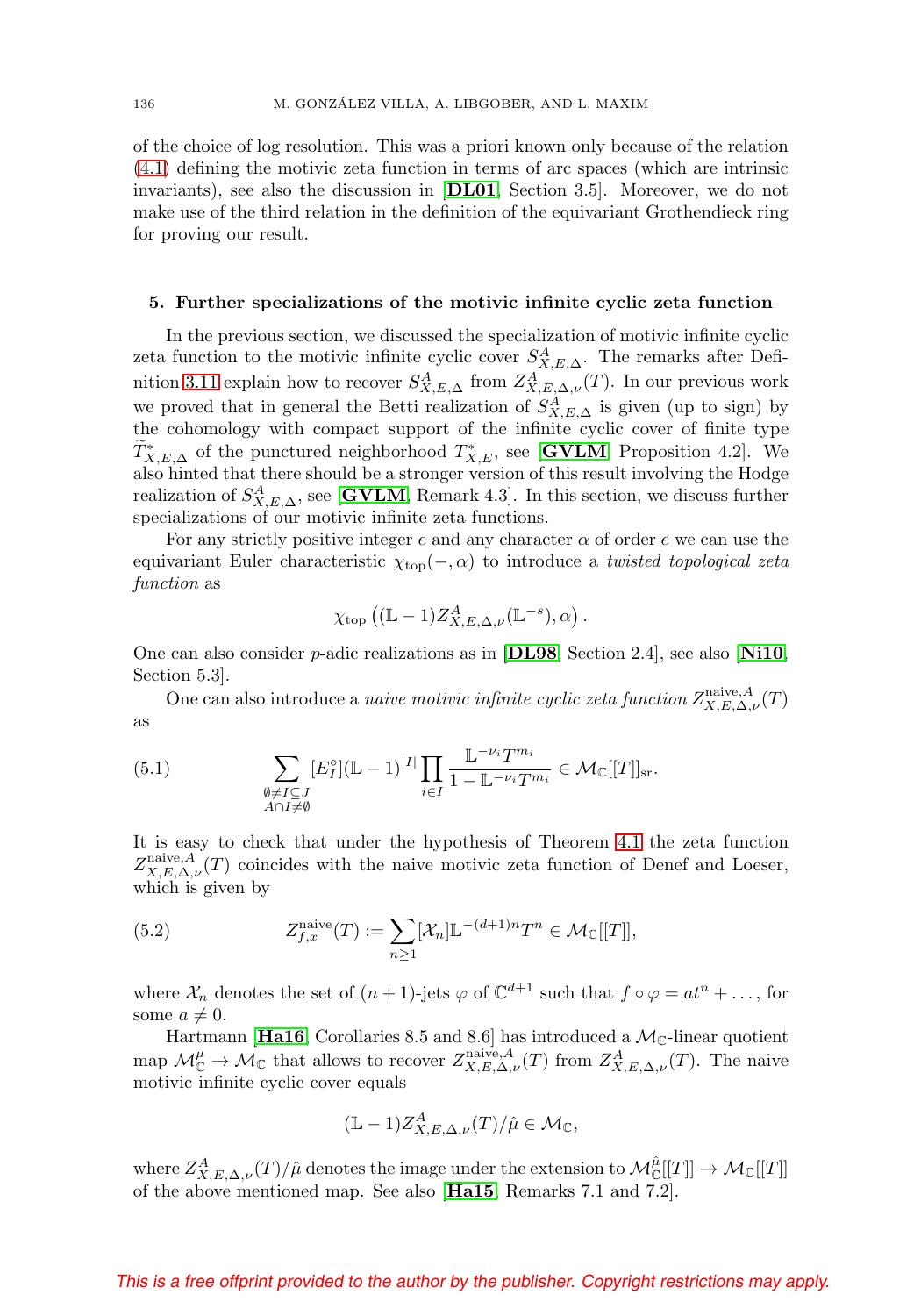There are two further specializations of the naive infinite cyclic motivic zeta function worth mentioning. Firstly, there is a *Hodge infinite cyclic cover zeta func*tion defined as

$$
\mathcal{H}^A_{X,E,\Delta,\nu}(T) := \sum_{\substack{\emptyset \neq I \subseteq J \\ A \cap I \neq \emptyset}} H(E_I^c;u,v) \prod_{i \in I} \frac{(uv - 1)T^{m_i}}{(uv)^{\nu_i} - T^{m_i}} \in \mathbb{Q}(u,v)[[T]],
$$

where H(−; u, v) is the Hodge-Deligne polynomial. Compare with [**[SV09](#page-23-17)**, Section 2.2]. Secondly, there is the topological Euler realization  $Z_{X,E,\Delta,\nu}^{\text{top},A}(s)$  given by

$$
\chi_{\mathrm{top}}(Z_{X,E,\Delta,\nu}^{\mathrm{naive},A}(\mathbb{L}^{-s}))=\sum_{\substack{\emptyset \neq I\subseteq J \\ A\cap I\neq\emptyset}}\chi_{\mathrm{top}}(E_I^\circ)\prod_{i\in I}\frac{1}{\nu_i+sm_i}\in\mathbb{Q}(s),
$$

where  $\chi_{\text{top}}(-)$  denotes the topological Euler characteristic. It is again immediate to check that in the case of Theorem [4.1](#page-18-1) this coincides with the topological zeta function introduced by Denef and Loeser.

Finally, Veys [**[Ve03](#page-23-13)**] has investigated how to use the theory of motivic zeta functions to generalize the theory of E-stringy invariants of Batyrev beyond the log terminal case. Schepers and Veys showed in [**[SV09](#page-23-17)**, Proposition 2.3], as a consequence of the inversion of the adjunction of Ein, Mustata and Yasuda [**[EMY](#page-23-18)**, The-orem 1.6], that under the hypothesis of Theorem [4.1](#page-18-1) and assuming that  $f^{-1}(0)$  is irreducible normal (and canonical), the local stringy  $E$ -function of the hypersurface  $f^{-1}(0)$  can be recovered as a *residue* of the local Hodge zeta function, i.e., the local stringy E-function can be obtained as:

$$
-\frac{1}{uv(uv-1)}\mathcal{H}_{X,E,\Delta,\nu}^A(T)(T-uv)|_{T=uv}.
$$

# **6. Motivic zeta functions for arbitrary divisors. Relation to the monodromy conjecture**

The framework of the zeta functions associated to infinite cyclic covers seems to be useful for the study of the monodromy conjecture and some of its generalizations (like for example the generalized monodromy conjecture proposed by N´emethi and Veys in [**[Ve07](#page-24-0)**,**[NV10](#page-23-19)**,**[NV12](#page-23-20)**]).

The monodromy conjecture predicts a relation between the poles of the local zeta function  $Z_{f,x}(T)$  and the eigenvalues of local monodromies (i.e., monodromies of local Milnor fibers at points) of the hypersurface defined by  $f$ . However, it is worth to notice here that the Grothendieck ring is not a domain and therefore one should be careful when speaking of poles. The Igusa-Denef-Loeser motivic monodromy conjecture can be formulated as follows (see for example [**[DL98](#page-23-12)**, Remark at the end of Section 2.4] and [**[Lo09](#page-23-21)**, Section 3.4.1]).

<span id="page-20-0"></span>CONJECTURE 6.1. There exists a finite subset S of  $\mathbb{Z}_{>0} \times \mathbb{Z}_{>0}$  such that

$$
Z_{f,x}(T) \in \mathcal{M}_{\mathbb{C}}^{\hat{\mu}}\left[T, \frac{1}{1 - \mathbb{L}^{-a}T^b}\right]_{(a,b)\in S}
$$

and such that for each  $(a, b) \in S$ , the value  $exp(-2\pi i b/a)$  is a monodromy eigenvalue of f at some point of  $f^{-1}(0)$ .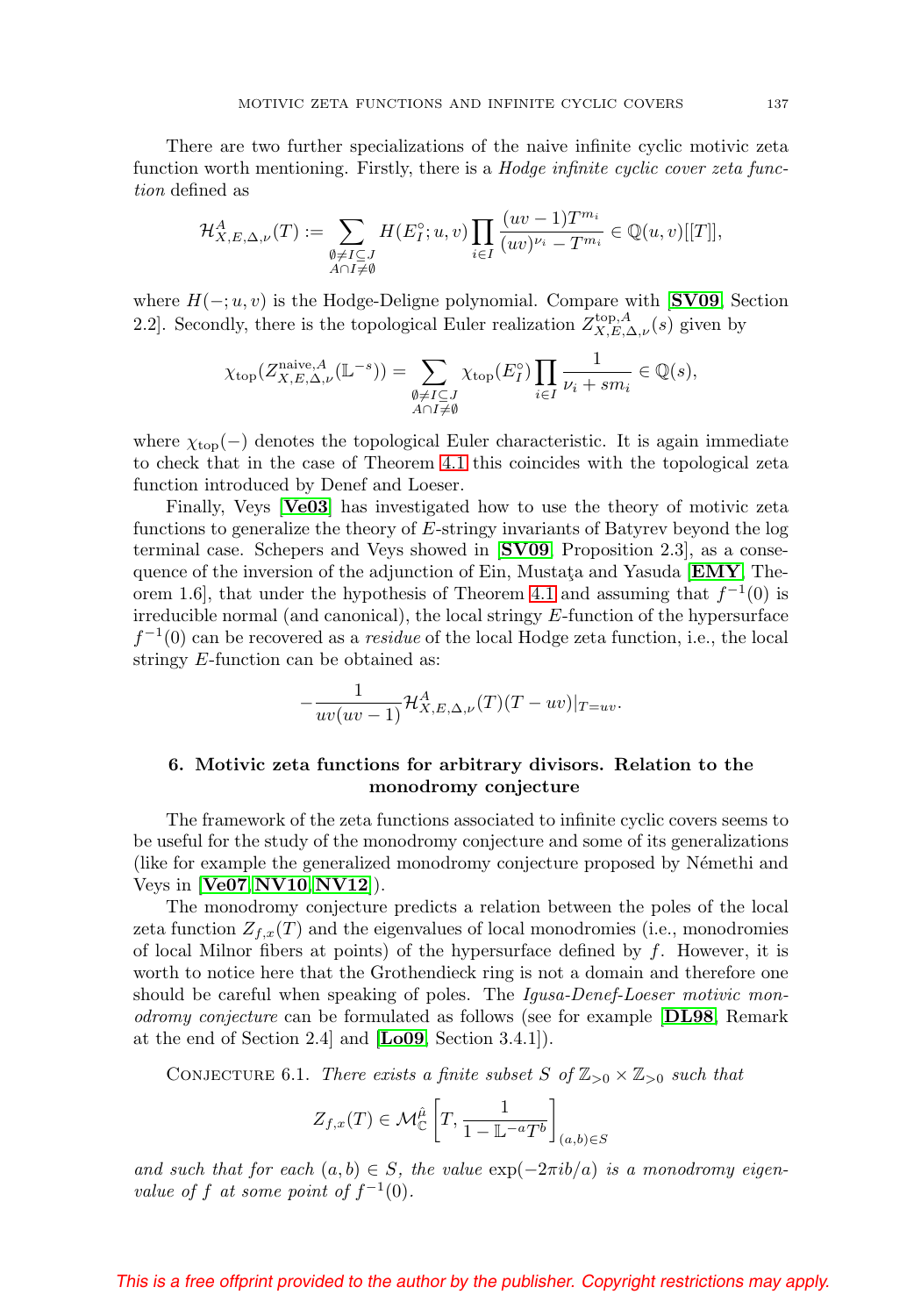There are other, naive (see [**[Ve06](#page-24-1)**, Section 6.8]), topological (see [**[DL92](#page-23-2)**, Conjecture 3.3.2]) or p-adic (see [**[Ig88](#page-23-10)**]) versions of the monodromy conjecture that come from considering different specializations of the zeta function, like the ones mentioned in the previous section. Naive, topological and/or  $p$ -adic versions of the monodromy conjecture have been proven in, among others, the case of curves by Loeser, certain surfaces by Veys, Rodrigues, Lemahieu, Van Proeyen, Bories, superisolated singularities and quasi-ordinary singularities by Artal-Bartolo, Cassou-Nogués, Luengo and Melle-Hernández, and hyperplane arrangements by Budur, Mustata and Teitler. The Igusa-Denef-Loeser motivic monodromy conjecture is different from the naive one as explained in [**[Ca16](#page-22-2)**, Section 4 and Subsection 5.2]. Nicaise and Veys have informed us [**[NV15](#page-23-22)**] that the Igusa-Denef-Loeser motivic monodromy conjecture can be checked in the case of plane curves (though this fact is not available in the literature).

One of the first difficulties in the study of the monodromy conjecture is the computation of the set S, whose elements are called poles. Explicit formulae for the zeta function in terms of an embedded resolution of singularities (see for instance [**[DL01](#page-23-8)**, Theorem 3.3.1]) show that any exceptional divisor gives a candidate pole  $(a, b)$ . But concrete computations also show the existence of many cancellations and that most irreducible exceptional divisors do not contribute to S.

On the other hand, typically only a few eigenvalues are recovered from the set S. Moreover, those eigenvalues coming from S cannot be determined before-hand.

Némethi and Veys have proposed an alternative approach in [[Ve07](#page-24-0), [NV10](#page-23-19), **[NV12](#page-23-20)**] to study the topological Monodromy Conjecture in the case of singularities of plane curves. By considering a finite family of allowed differential forms associated to  $f$  (see [**[NV12](#page-23-20)**, Section 1.5.3 and Definition 4.1.1] for more details), they obtain a finite family of topological zeta functions such that their corresponding sets of poles recover all (and only) the eigenvalues of  $f$  at  $x$ . This works because, while the first coordinate of each element of S is totally determined by  $f$ , the second coordinate depends on the differential form. Moreover, Némethi and Veys show that arbitrary (i.e., not allowed) differential forms may produce poles  $(a, b')$  such that  $\exp(-2\pi i b'/a)$  is not an eigenvalue of the local monodromies of  $f^{-1}(0)$ .

Cauwbergs has extended the approach of Némethi and Veys in the case of naive motivic zeta function [**[Ca16](#page-22-2)**, Corollary 5.2]. However, he has also shown in [**[Ca16](#page-22-2)**, Section 5.2], using twisted topological zeta functions as specializations of the (non naive) motivic zeta functions, that there is no set of allowed forms able to recover all eigenvalues from the poles of the (non naive) motivic zeta function.

Let us conclude this note by suggesting a version of the monodromy conjecture in the case of the infinite cyclic covers, as considered in this paper. Let  $D$  be any divisor on a smooth quasi-projective variety Y, with  $T^*_{Y,D}$  a punctured neighborhood of  $D$  in  $Y$ . Under suitable assumptions, we can associate a motivic zeta function to the pair  $(Y, D)$  as follows. Fix, as before, a holonomy map  $\Delta : \pi_1(T^*_{Y,D}) \rightarrow$  $\mathbb{Z}$ , and let  $\widetilde{T}_{Y,D}^*$  be the corresponding infinite cyclic cover. Let  $(X, E)$  be a log resolution of  $(Y, D)$ , with log discrepancies  $\nu_i, i \in J$ , defined as usual in terms of the relative canonical divisor of the resolution map. Assume moreover that the induced holonomy (denoted also by  $\Delta$ ) on the punctured neighborhood  $T^*_{X,E}$  of  $E$ in X makes the infinite cyclic cover  $T^*_{X,E}$  (and hence  $T^*_{Y,D}$ ) of finite type. Then the Alexander modules  $H^i(\tilde{T}_{Y,D}^*; \mathbb{C})$  ( $i \geq 0$ ) are torsion over the Laurent polynomial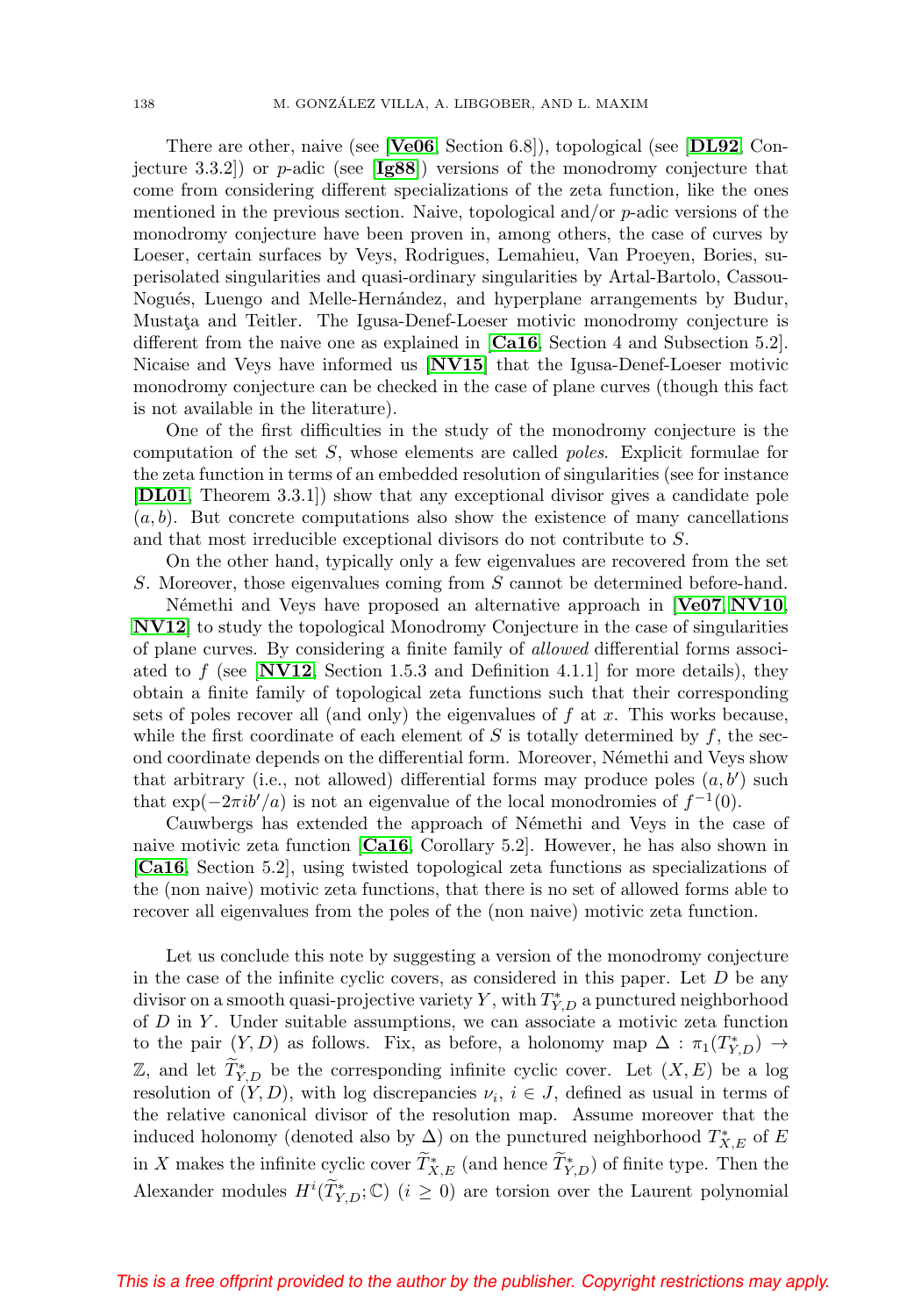ring  $\mathbb{C}[t^{\pm 1}]$ , with the *t*-multiplication corresponding to the action of a generator of the covering group  $\mathbb{Z}$  (e.g., see [**[GVLM](#page-23-7)**, Proposition 2.4 and Remark 2.5]). The order of the torsion module  $H^i(\tilde{T}_{Y,D}^*, \mathbb{C})$  is called the *i*-th Alexander polynomial of  $T_{Y,D}^*$ , and will be denoted by  $\delta_i(t)$ .

The monodromy zeta function  $Z_{Y,D,\Delta}(T)$  of the infinite cyclic cover  $T_{Y,D}^*$  can then be defined by formula [\(3.3\)](#page-5-0) of Definition [3.9.](#page-5-1) According to Theorem [3.14,](#page-6-0) this is a well-defined invariant of the punctured neighborhood of  $D$  in  $Y$ .

It is then interesting to compare the poles of the motivic zeta function  $Z_{Y,D,\Delta}(T)$  with the zeros of the Alexander polynomials  $\delta_i(t)$   $(i \geq 0)$  of the punctured neighborhood  $T_{Y,D}^*$  of D in Y. It was already noted in [**[GVLM](#page-23-7)**] that the zeros of  $\delta_i(t)$  ( $i \geq 0$ ) are roots of unity. In fact, one would be tempted to believe that the following claim is true:

If  $(a, b)$  is a pole of the motivic zeta function  $Z_{Y,D,\Delta}(T)$  in the sense of Conjec-ture [6.1](#page-20-0), then  $\exp(-2\pi i b/a)$  is a zero of some Alexander polynomial  $\delta_i(t)$  (i  $\geq 0$ ) of the punctured neighborhood of D.

The motivation behind such a claim goes as follows. Let us assume that a linking number can be defined on the complement of  $D$ , e.g.,  $D$  is homologically trivial in a simply-connected algebraic manifold Y, and let  $\Delta$  be the holonomy defined by the linking number homomorphism. If, moreover, D is a Cartier divisor, then an argument involving a Mayer-Vietoris spectral sequence can be used to show that any root of an Alexander polynomial  $\delta_i(t)$  of the punctured neighborhood of D in Y is also an eigenvalue of some monodromy operator acting on the local Milnor fiber (with respect to a local defining equation of  $D$ ) at some point on  $D$ . When coupled with the above claim (assuming it holds true), this fact would then imply a version of the Igusa-Denef-Loeser monodromy Conjecture [6.1.](#page-20-0) For a different variant of Conjecture [6.1,](#page-20-0) see [**[Xu16](#page-24-2)**].

We should also point out that in the case of plane curves the above claim is actually equivalent to the Conjecture [6.1,](#page-20-0) as can be easily seen by using a Mayer-Vietoris long exact sequence. Hence our claim is true in this case by [**[NV15](#page-23-22)**], as already indicated above. Nevertheless, in general, the collection of zeros of the Alexander polynomials  $\delta_i(t)$  ( $i \geq 0$ ) of the punctured neighborhood is (stricly) contained in the set of eigenvalues of the local monodromies at points along the divisor  $D$ . So, in some sense, the above claim complements the Némethi-Veys approach mentioned earlier.

**Acknowledgment.** The authors are grateful to the anonymous referee for carefully reading the manuscript, and for his valuable comments and constructive suggestions.

#### **References**

- <span id="page-22-0"></span>[AKMW] Dan Abramovich, Kalle Karu, Kenji Matsuki, and Jarosław Włodarczyk, Torification and factorization of birational maps, J. Amer. Math. Soc. **15** (2002), no. 3, 531–572. M[R1896232](http://www.ams.org/mathscinet-getitem?mr=1896232)
- <span id="page-22-1"></span>[Bo02] Laurent Bonavero, Factorisation faible des applications birationnelles (d'après Abramovich, Karu, Matsuki, Włodarczyk et Morelli) (French, with French summary), Astérisque 282 (2002), Exp. No. 880, vii, 1–37. Séminaire Bourbaki, Vol. 2000/2001. M[R1975173](http://www.ams.org/mathscinet-getitem?mr=1975173)
- <span id="page-22-2"></span>[Ca16] Thomas Cauwbergs, Splicing motivic zeta functions, Rev. Mat. Complut. **29** (2016), no. 2, 455–483. M[R3490596](http://www.ams.org/mathscinet-getitem?mr=3490596)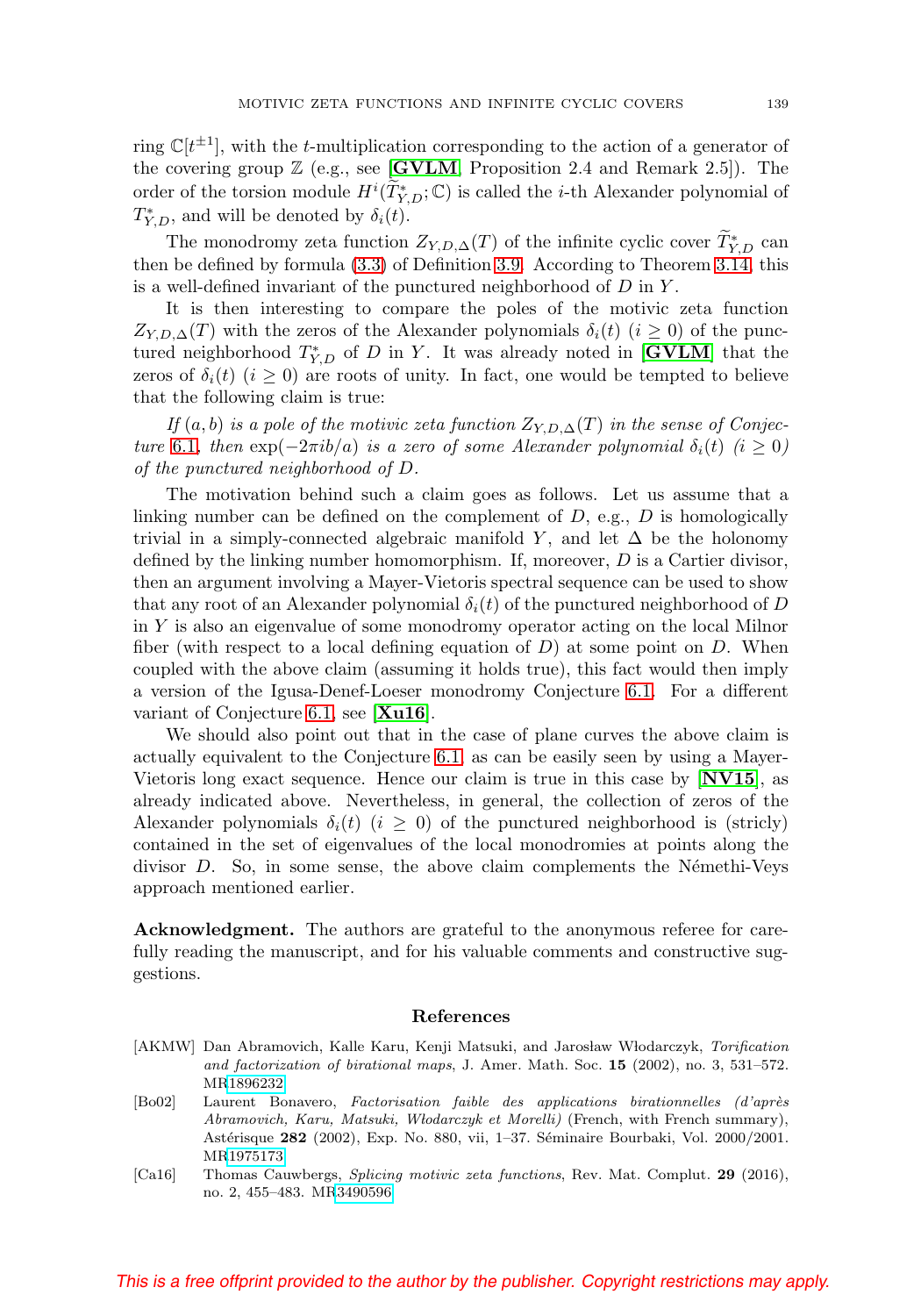- <span id="page-23-2"></span>[DL92] J. Denef and F. Loeser, *Caractéristiques d'Euler-Poincaré*, fonctions zêta locales et modifications analytiques (French), J. Amer. Math. Soc. **5** (1992), no. 4, 705–720. M[R1151541](http://www.ams.org/mathscinet-getitem?mr=1151541)
- <span id="page-23-12"></span>[DL98] Jan Denef and François Loeser, *Motivic Igusa zeta functions*, J. Algebraic Geom. **7** (1998), no. 3, 505–537. M[R1618144](http://www.ams.org/mathscinet-getitem?mr=1618144)
- <span id="page-23-8"></span>[DL01] Jan Denef and François Loeser, Geometry on arc spaces of algebraic varieties, European Congress of Mathematics, Vol. I (Barcelona, 2000), Progr. Math., vol. 201, Birkhäuser, Basel, 2001, pp. 327–348. M[R1905328](http://www.ams.org/mathscinet-getitem?mr=1905328)
- [DiL06] Alexandru Dimca and Anatoly Libgober, Regular functions transversal at infinity, Tohoku Math. J. (2) **58** (2006), no. 4, 549–564. M[R2297199](http://www.ams.org/mathscinet-getitem?mr=2297199)
- <span id="page-23-3"></span>[DN04] Alexandru Dimca and András Némethi, *Hypersurface complements*, Alexander modules and monodromy, Real and complex singularities, Contemp. Math., vol. 354, Amer. Math. Soc., Providence, RI, 2004, pp. 19–43. M[R2087802](http://www.ams.org/mathscinet-getitem?mr=2087802)
- <span id="page-23-18"></span>[EMY] Lawrence Ein, Mircea Mustată, and Takehiko Yasuda, Jet schemes, log discrepancies and inversion of adjunction, Invent. Math. **153** (2003), no. 3, 519–535. M[R2000468](http://www.ams.org/mathscinet-getitem?mr=2000468)
- <span id="page-23-7"></span>[GVLM] Manuel González Villa, Anatoly Libgober, and Laurentiu Maxim, Motivic infinite cyclic covers, Adv. Math. **298** (2016), 413–447. M[R3505746](http://www.ams.org/mathscinet-getitem?mr=3505746)
- <span id="page-23-11"></span>[GLM] Gil Guibert, François Loeser, and Michel Merle, Iterated vanishing cycles, convolution, and a motivic analogue of a conjecture of Steenbrink, Duke Math. J. **132** (2006), no. 3, 409–457. M[R2219263](http://www.ams.org/mathscinet-getitem?mr=2219263)
- <span id="page-23-16"></span>[Ha15] A. Hartmann, Equivariant motivic integration on formal schemes and the motivic zeta function, arXiv:1511.08656.
- <span id="page-23-15"></span>[Ha16] Annabelle Hartmann, The quotient map on the equivariant Grothendieck ring of varieties, Manuscripta Math. **151** (2016), no. 3-4, 419–451. M[R3556826](http://www.ams.org/mathscinet-getitem?mr=3556826)
- <span id="page-23-10"></span>[Ig88] Jun-ichi Igusa, b-functions and p-adic integrals, Algebraic analysis, Vol. I, Academic Press, Boston, MA, 1988, pp. 231–241. M[R992457](http://www.ams.org/mathscinet-getitem?mr=992457)
- <span id="page-23-9"></span>[KM98] János Kollár and Shigefumi Mori, Birational geometry of algebraic varieties, Cambridge Tracts in Mathematics, vol. 134, Cambridge University Press, Cambridge, 1998. With the collaboration of C. H. Clemens and A. Corti; Translated from the 1998 Japanese original. M[R1658959](http://www.ams.org/mathscinet-getitem?mr=1658959)
- <span id="page-23-4"></span>[Li82] A. Libgober, Alexander polynomial of plane algebraic curves and cyclic multiple planes, Duke Math. J. **49** (1982), no. 4, 833–851. M[R683005](http://www.ams.org/mathscinet-getitem?mr=683005)
- <span id="page-23-5"></span>[Li94] A. Libgober, Homotopy groups of the complements to singular hypersurfaces. II, Ann. of Math. (2) **139** (1994), no. 1, 117–144. M[R1259366](http://www.ams.org/mathscinet-getitem?mr=1259366)
- <span id="page-23-21"></span>[Lo09] François Loeser, Seattle lectures on motivic integration, Algebraic geometry—Seattle 2005. Part 2, Proc. Sympos. Pure Math., vol. 80, Amer. Math. Soc., Providence, RI, 2009, pp. 745–784. M[R2483954](http://www.ams.org/mathscinet-getitem?mr=2483954)
- <span id="page-23-6"></span>[Ma06] Laurentiu Maxim, Intersection homology and Alexander modules of hypersurface complements, Comment. Math. Helv. **81** (2006), no. 1, 123–155. M[R2208801](http://www.ams.org/mathscinet-getitem?mr=2208801)
- <span id="page-23-1"></span>[Mi67] John W. Milnor, Infinite cyclic coverings, Conference on the Topology of Manifolds (Michigan State Univ., E. Lansing, Mich., 1967), Prindle, Weber & Schmidt, Boston, Mass., 1968, pp. 115–133. M[R0242163](http://www.ams.org/mathscinet-getitem?mr=0242163)
- <span id="page-23-19"></span>[NV10] András Némethi and Willem Veys, Monodromy eigenvalues are induced by poles of zeta functions: the irreducible curve case, Bull. Lond. Math. Soc. **42** (2010), no. 2, 312–322. M[R2601558](http://www.ams.org/mathscinet-getitem?mr=2601558)
- <span id="page-23-20"></span>[NV12] András Némethi and Willem Veys, Generalized monodromy conjecture in dimension two, Geom. Topol. **16** (2012), no. 1, 155–217. M[R2872581](http://www.ams.org/mathscinet-getitem?mr=2872581)
- <span id="page-23-14"></span>[Ni10] Johannes Nicaise, An introduction to p-adic and motivic zeta functions and the monodromy conjecture, Algebraic and analytic aspects of zeta functions and L-functions, MSJ Mem., vol. 21, Math. Soc. Japan, Tokyo, 2010, pp. 141–166. M[R2647606](http://www.ams.org/mathscinet-getitem?mr=2647606)
- <span id="page-23-22"></span>[NV15] J. Nicaise, W. Veys, Private communication, 2015.
- <span id="page-23-0"></span>[Ro76] Dale Rolfsen, Knots and links, Publish or Perish, Inc., Berkeley, Calif., 1976. Mathematics Lecture Series, No. 7. M[R0515288](http://www.ams.org/mathscinet-getitem?mr=0515288)
- <span id="page-23-17"></span>[SV09] Jan Schepers and Willem Veys, Stringy E-functions of hypersurfaces and of Brieskorn singularities, Adv. Geom. **9** (2009), no. 2, 199–217. M[R2523840](http://www.ams.org/mathscinet-getitem?mr=2523840)
- <span id="page-23-13"></span>[Ve03] Willem Veys, Stringy zeta functions for Q-Gorenstein varieties, Duke Math. J. **120** (2003), no. 3, 469–514. M[R2030094](http://www.ams.org/mathscinet-getitem?mr=2030094)